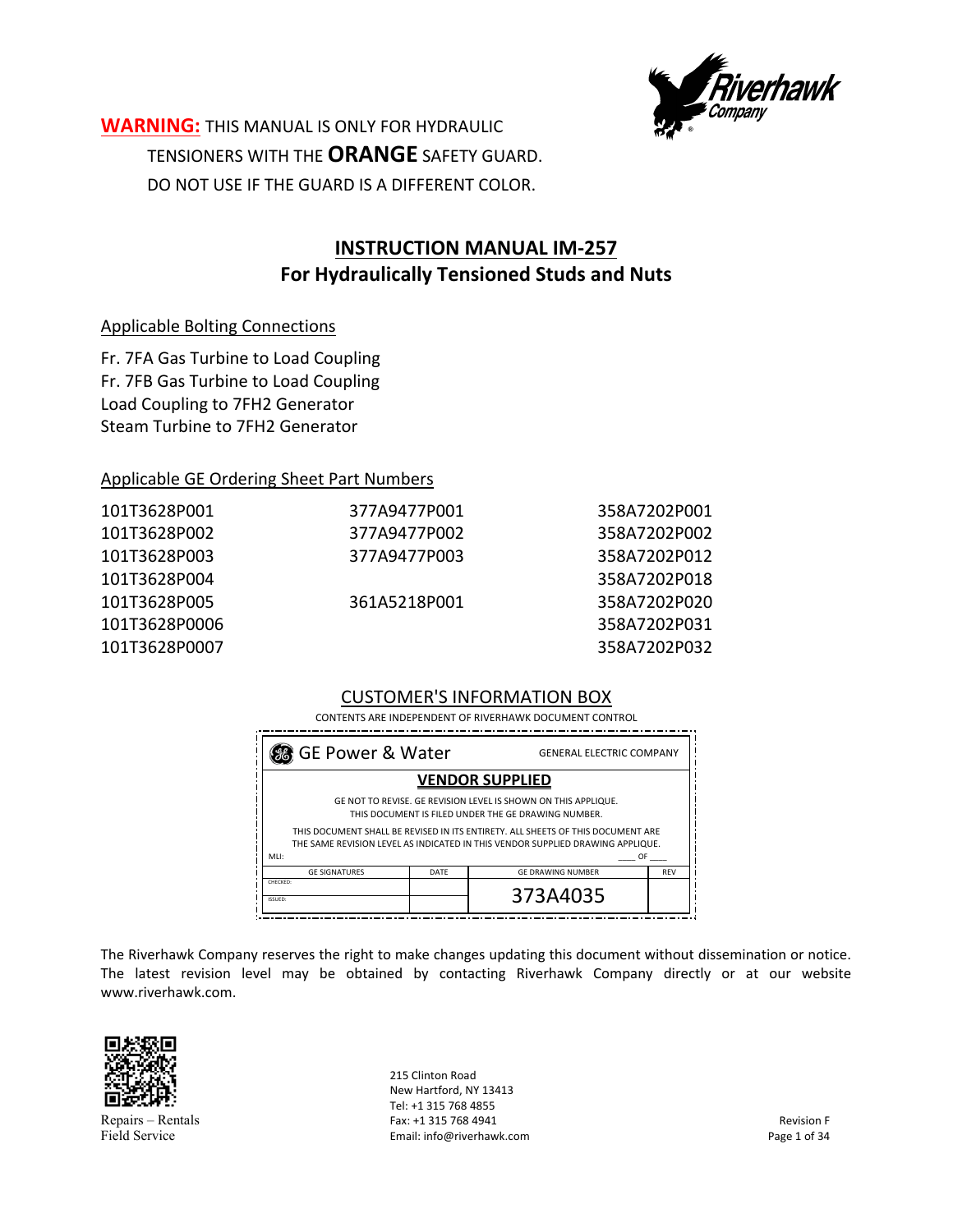# **Table of Contents**

| Section     | Description                                       | Page Number |
|-------------|---------------------------------------------------|-------------|
| 1.0         | <b>Cautions and Safety Warnings</b>               | 3           |
| 2.0         | Scope and GE Part Number Cross-Reference          | 4           |
| 3.0         | <b>Quick Check-List</b>                           | 6           |
| 4.0         | <b>General Preparations</b>                       | 10          |
| 5.0         | Hardware Set Preparations                         | 12          |
| 6.0         | Nut and Stud Assembly                             | 15          |
| 7.0         | <b>Hydraulic Equipment Preparations</b>           | 18          |
| 8.0         | Assembly of Tensioner on Stud                     | 20          |
| 9.0         | <b>Stud Pulling and Tensioning</b>                | 22          |
| 10.0        | Retensioning                                      | 25          |
| 11.0        | <b>Thread Locking</b>                             | 25          |
| 12.0        | Stud/Nut Removal                                  | 26          |
| 13.0        | Storage                                           | 27          |
| 14.0        | <b>Frequently Asked Questions</b>                 | 28          |
| 15.0        | <b>Revision History</b>                           | 30          |
| Appendix A1 | <b>EC Declaration of Conformity</b>               | 31          |
| Appendix A2 | <b>UKCA Declaration of Conformity</b>             | 32          |
| Appendix B1 | 18-Bolt Tensioning Pattern (GT-LC) Record Sheet   | 33          |
| Appendix B2 | 16- Bolt Tensioning Pattern (LC-GEN) Record Sheet | 34          |



215 Clinton Road New Hartford, NY 13413 Tel: +1 315 768 4855 Fax: +1 315 768 4941 Email: info@riverhawk.com

#### CUSTOMER'S INFORMATION BOX

CONTENTS ARE INDEPENDENT OF RIVERHAWK DOCUMENT CONTROL REV GE DRAWING NUMBER

# 373A4035

Revision F Page 2 of 34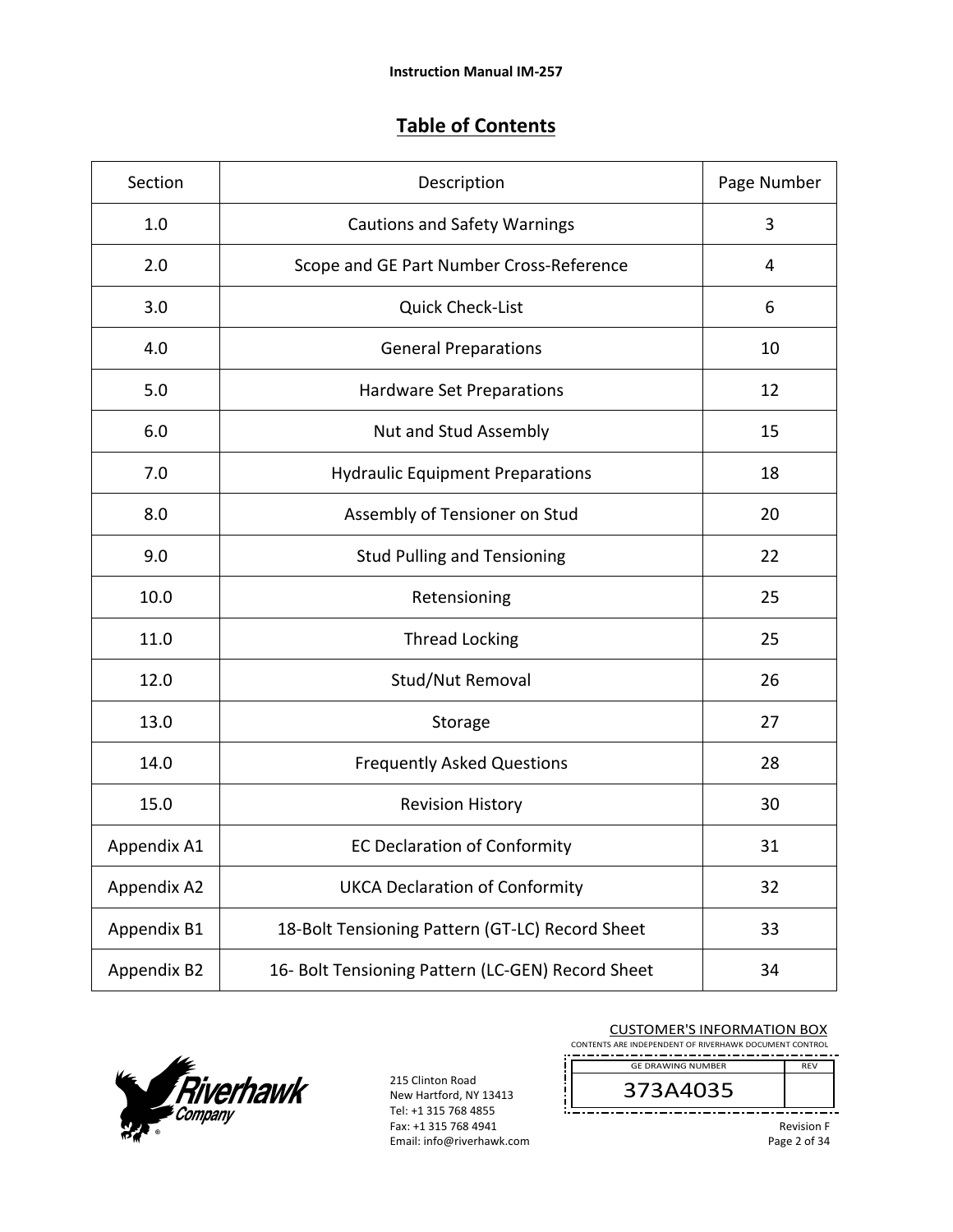### **1.0 Cautions and Safety Warnings**

#### **NOTICE**

As of summer 2011, this manual is to be used in relation to the interlocking style tensioner. This new tensioner can be identified buy its ORANGE safety guard. Note: yellow guarded tensioner requires the use of different set of instructions, consult Riverhawk for assistance

### **TO AVOID FAILURE, ENSURE SAFETY AND PROPER OPERATION THE TENSIONER AND INERLOCK SAFETY GUARD MUST INSTALLED ON THE FLANGE BEFORE TENSIONING BEGINS. DO NOT USE THE TENSIONER ASSEMBLY AT ANY PRESSURE UNLESS THE TOOL IS INSTALLED ON THE FLANGE.**

#### **WARNING**

Improper tool use and the failure to follow the correct procedures are the primary root causes of tool failures and personal injuries. A lack of training or experience can lead to incorrect hardware installation or incorrect tool use. Only trained operators with careful, deliberate actions should use hydraulic tensioners. Contact Riverhawk Company with any training needs.

#### **WARNING**

Risk of high pressure fluid injection. Riverhawk tools operate under high pressure. Thoroughly inspect all hoses and connections for damage or leaks prior to using this equipment.

### **CAUTION**

Personal injury and equipment damage can occur if the puller screw is not securely engaged with the conical thread of the stud. Proper engagement is achieved when the puller screw is tight in the stud and is not cross‐threaded into the conical thread.

#### **WARNING**

The proper personal protective equipment must be worn at all times. Riverhawk recommends at a minimum, safety glasses, long sleeve shirt, hard hat, heavy work gloves, and steel toe shoes.

#### **WARNING**

The safety guard MUST be in place and hands kept out of designated areas at all times when the tensioner is pressurized otherwise personal injury can occur.

#### **CAUTION**

DO NOT EXCEED THE MAXIMUM PRESSURE MARKED ON THE TENSIONER. Excessive pressure can damage the stud and the puller screw.



215 Clinton Road New Hartford, NY 13413 Tel: +1 315 768 4855 Fax: +1 315 768 4941 Email: info@riverhawk.com

| <b>CUSTOMER'S INFORMATION BOX</b>                      |            |  |  |
|--------------------------------------------------------|------------|--|--|
| CONTENTS ARE INDEPENDENT OF RIVERHAWK DOCUMENT CONTROL |            |  |  |
| <b>GE DRAWING NUMBER</b>                               | <b>RFV</b> |  |  |
| 373A4035                                               |            |  |  |

Revision F

|              |  | <b>Revision F</b> |
|--------------|--|-------------------|
| Page 3 of 34 |  |                   |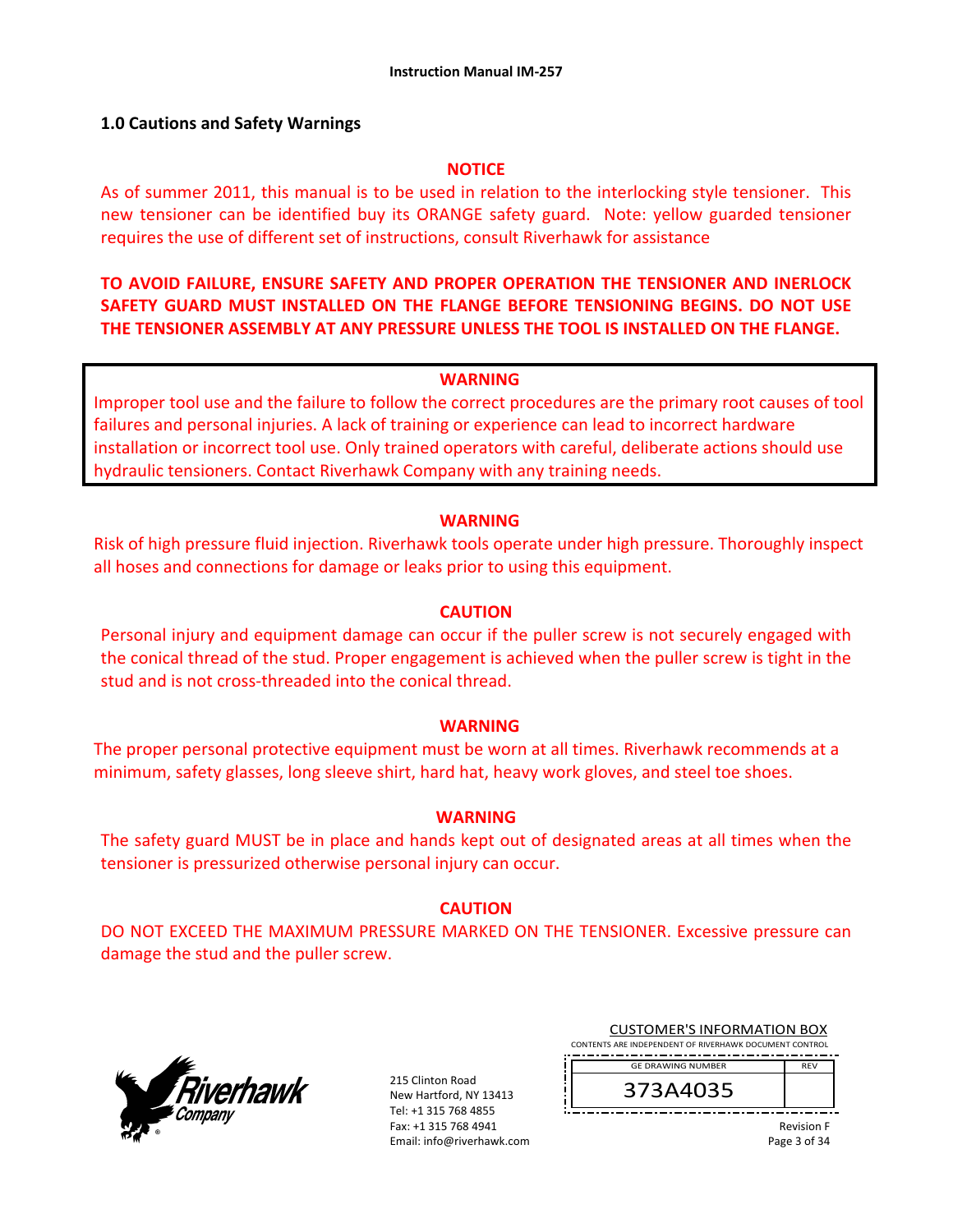### **WARNING:**

**Keep hands clear of the tool while the pressure is building up.** This includes the pin wrench for tightening the spanner ring (nut). Once the tool is stabilized at pressure then and only then can the nut be tightened. This reduces the potential of personal injury.

**Note:** Before threading the puller screw into the stud, carefully check the cleanliness of both the stud's and the puller screw's conical threads. Apply a light coat of clean turbine oil or a spray lubricant to the puller screw. Do not use "Never Seize" on the conical threads. This procedure will ease assembly and assure positive mating of the threads before tightening.

### **2.0 Scope**

This document describes the steps to install a set of hardware containing the studs and nuts supplied by Riverhawk Company at the turbine/coupling and coupling/generator connections. This hardware is depicted on the following drawings. These drawings as well as tooling drawings form part of this manual.

| Riverhawk<br>Hardware Set Part<br>Number | <b>GE Drawing</b><br>Number for<br>Hardware Set | <b>GE Ordering Sheet</b><br>Part Number         | Hardware Set<br>Description                                                                                                            |
|------------------------------------------|-------------------------------------------------|-------------------------------------------------|----------------------------------------------------------------------------------------------------------------------------------------|
| HF-0771                                  | 359B2514                                        | 101T3628P001<br>101T3628P002#                   | 2-1/4" hardware for the turbine<br>end and 2-3/4" hardware for the<br>generator end for the 7FA/7FB<br>load coupling.                  |
| HF-2447                                  | 359B2539                                        | 101T3628P004                                    | 2-1/4" hardware for the turbine<br>end for the 7FA/7FB load<br>coupling.                                                               |
| HF-0803                                  | 359B2520                                        | 101T3628P005<br>101T3628P0006<br>101T3628P0007# | 2-3/4" hardware for the<br>generator end of the 7FA/7FB<br>load coupling and for the steam<br>turbine to 7FH2 generator<br>connection. |

# denotes GE part numbers that include hydraulic tooling



| <b>CUSTOMER'S INFORMATION BOX</b><br>CONTENTS ARE INDEPENDENT OF RIVERHAWK DOCUMENT CONTROL |                                      |                                   |
|---------------------------------------------------------------------------------------------|--------------------------------------|-----------------------------------|
|                                                                                             | <b>GF DRAWING NUMBER</b><br>373A4035 | <b>REV</b>                        |
|                                                                                             |                                      | <b>Revision F</b><br>Page 4 of 34 |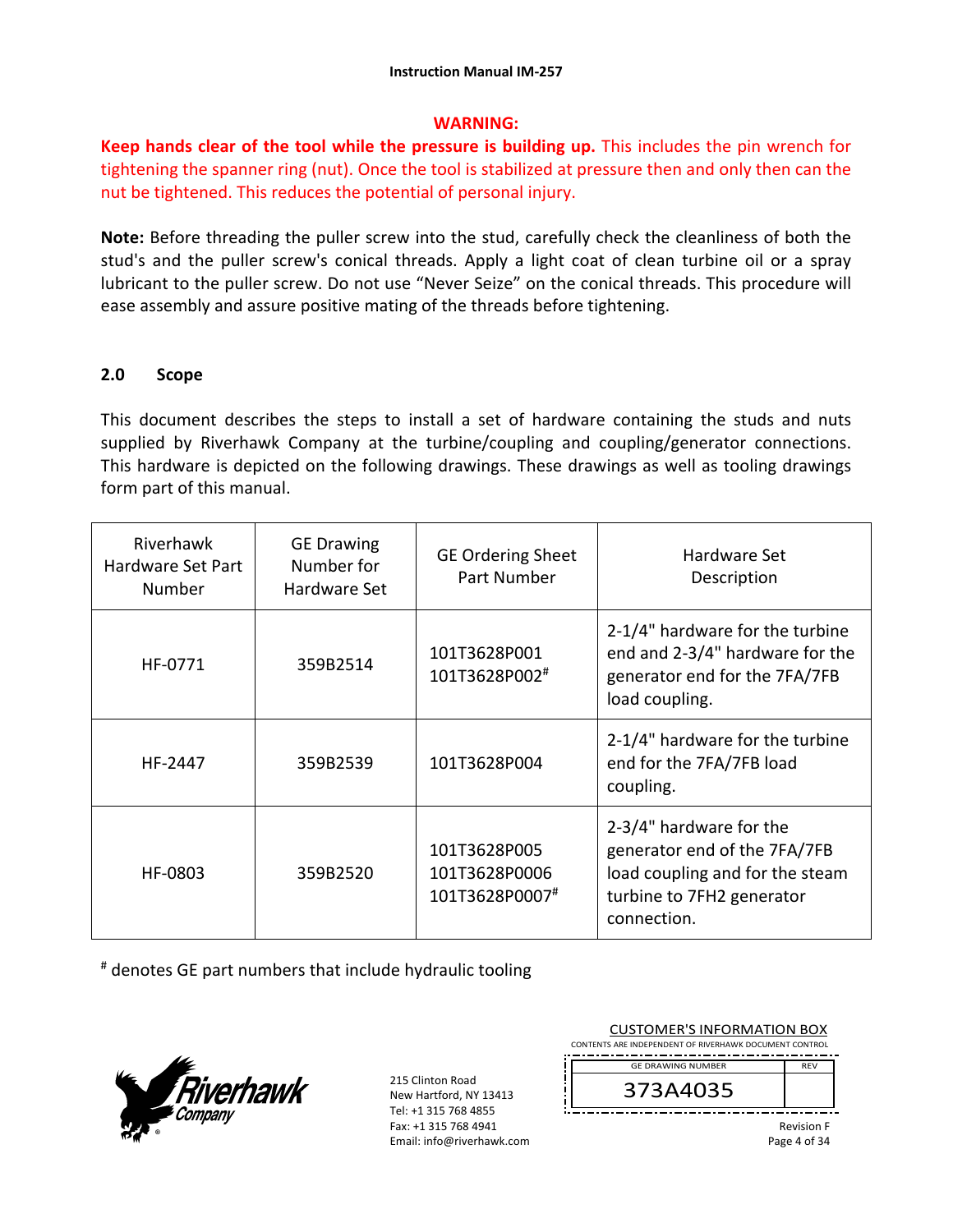Hydraulic tensioners with safety interlock (see section 4.5) can also be used with other tensioned hardware sets.

| Riverhawk<br>Hardware Set Part<br>Number | <b>GE Drawing</b><br>Number for<br><b>Hardware Set</b> | <b>GE Ordering Sheet</b><br>Part Number                                        | Hardware Set<br>Description                                                                                                                               |
|------------------------------------------|--------------------------------------------------------|--------------------------------------------------------------------------------|-----------------------------------------------------------------------------------------------------------------------------------------------------------|
| HF-0771                                  | 359B2514                                               | 358A7202P001<br>358A7202P012#<br>361A5218P001<br>377A9477P001<br>377A9477P002# | 2-1/4" hardware for the turbine end<br>and 2-3/4" hardware for the<br>generator end for the 7FA/7FB load<br>coupling.                                     |
| HF-2447                                  | 359B2539                                               | 358A7202P031#<br>358A7202P032                                                  | 2-1/4" hardware for the turbine end<br>for the 7FA/7FB load coupling.                                                                                     |
| HF-0803                                  | 359B2520                                               | 358A7202P018<br>358A7202P020#<br>377A9477P003#                                 | 2-3/4" hardware for the generator<br>end of the 7FA/7FB load coupling and<br>for the steam turbine to 7FH2<br>generator connection.                       |
| HF-0769<br>(OBSOLETE)                    | 359B2501                                               | 358A7202P002                                                                   | 2-1/4" hardware for the turbine end<br>and 2-3/4" hardware for the<br>generator end for the 7FA/7FB load<br>coupling. The set includes windage<br>covers. |
| HF-0338<br>(OBSOLETE)                    |                                                        | 358A7202P001                                                                   | 2-1/4" hardware for the turbine end<br>and 2-3/4" hardware for the<br>generator end for the 7FA load<br>coupling.                                         |
| HF-0372<br>(OBSOLETE)                    |                                                        | 358A7202P002                                                                   | 2-1/4" hardware for the turbine end<br>and 2-3/4" hardware for the<br>generator end for the 7FA load<br>coupling. The set includes windage<br>covers.     |

# denotes GE part numbers that include older installation tooling that do not include a built‐in safety interlock.



| <b>CUSTOMER'S INFORMATION BOX</b><br>CONTENTS ARE INDEPENDENT OF RIVERHAWK DOCUMENT CONTROL |                   |
|---------------------------------------------------------------------------------------------|-------------------|
| <b>GE DRAWING NUMBER</b>                                                                    | <b>RFV</b>        |
| 373A4035                                                                                    |                   |
|                                                                                             | <b>Revision F</b> |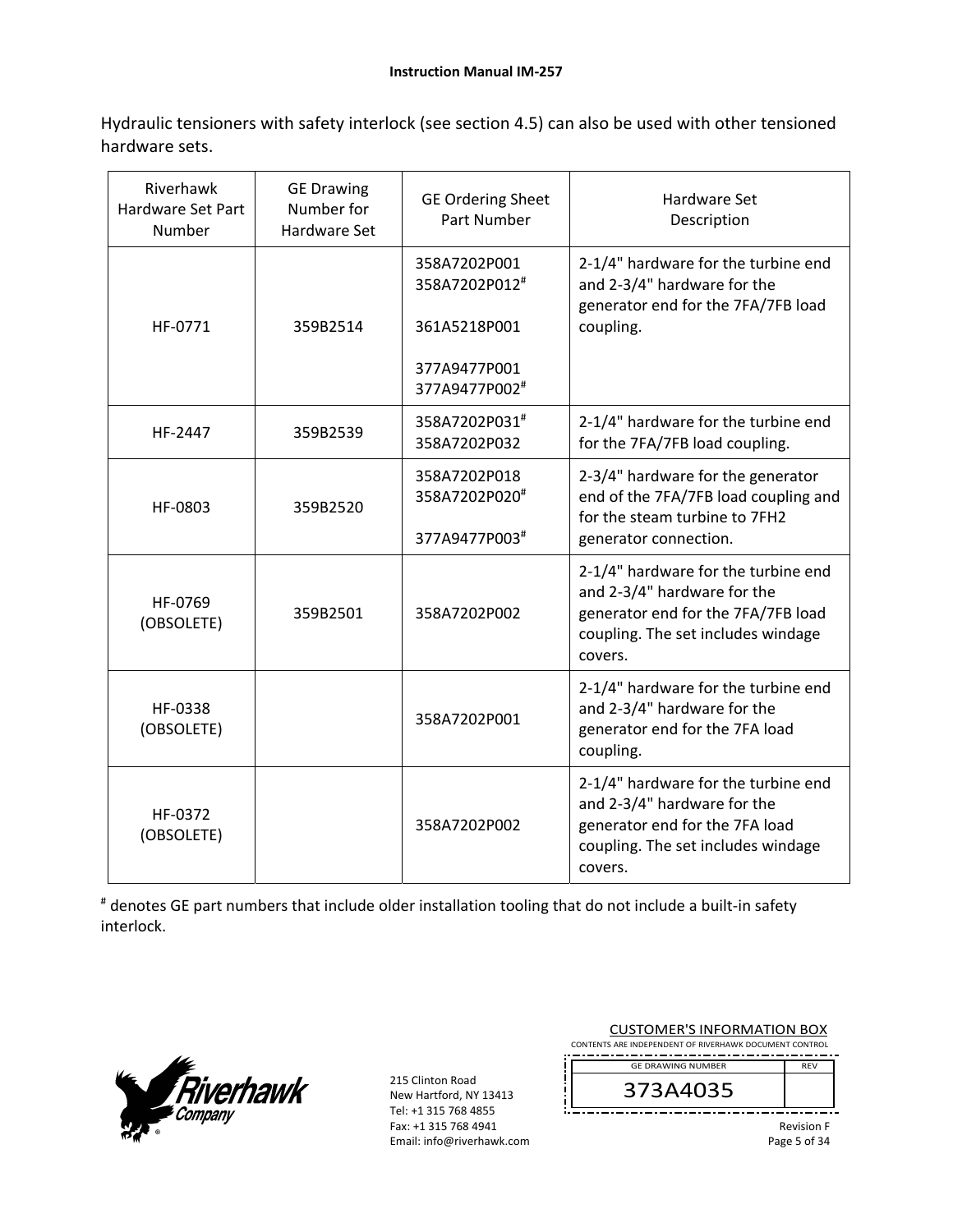#### **3.0 Quick Checklist**

The following checklist is intended as a summary of the steps needed to use the Riverhawksupplied equipment. New personnel or those experienced personnel who have not used the Riverhawk equipment recently are encouraged to read the entire manual.

#### **EQUIPMENT INSPECTION**

- $\Box$  Check oil level in hydraulic pump.
- $\Box$  Check air pressure at 80 psi [5.5 bar] minimum. (For air-driven pumps)
- $\Box$  Check hydraulic hose for any damage.
- □ Test pump.
- $\Box$  Inspect tensioner for any damage.

#### **NUT AND STUD PREPARATION**

- $\Box$  Inspect studs and nuts for any damage.
- $\Box$  Clean the studs and nuts.
- □ Measure stud lengths. **(VERY IMPORTANT)**
- $\Box$  Install studs and nuts into the flange.
- $\Box$  Set stick-out dimension on the coupling side of the flange.
- $\Box$  Hand tighten nuts on turbine / generator side of flange.
- □ Verify stick‐out measurement **(VERY IMPORTANT)**



215 Clinton Road New Hartford, NY 13413 Tel: +1 315 768 4855 Fax: +1 315 768 4941 Email: info@riverhawk.com

| <b>CUSTOMER'S INFORMATION BOX</b>                      |     |  |
|--------------------------------------------------------|-----|--|
| CONTENTS ARE INDEPENDENT OF RIVERHAWK DOCUMENT CONTROL |     |  |
| <b>GE DRAWING NUMBER</b>                               | RFV |  |
| 373A4035                                               |     |  |

Revision F Page 6 of 34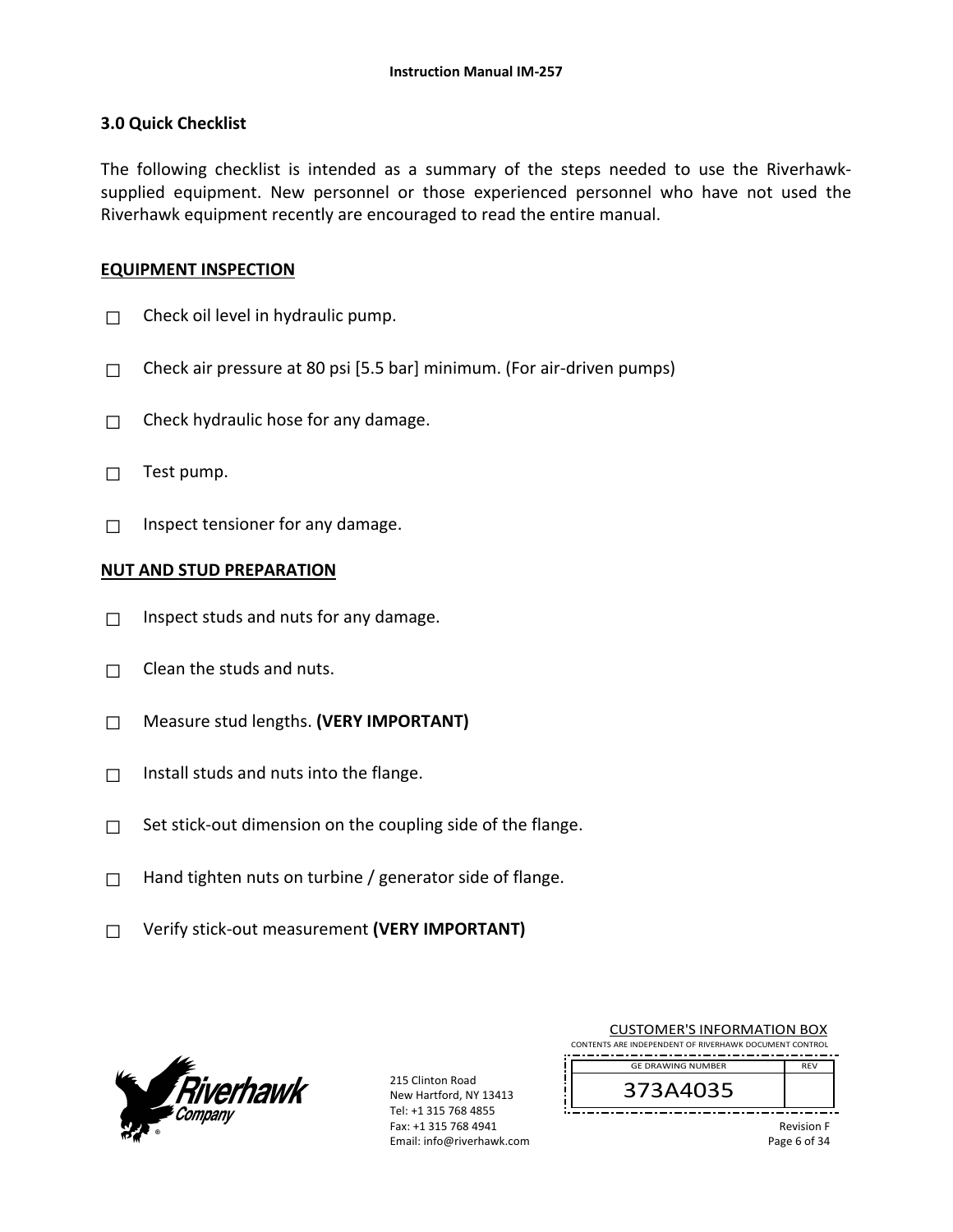### **Tensioning (Stud installation)**

- $\Box$  Check tensioner's drawing for correct parts and part numbers.
- □ Apply a light coat of clean turbine oil or spray lubricant to the puller screw. **DO NOT USE "NEVER SEIZE" ON THE CONICAL THREADS.**
- □ Install spanner ring onto nut**.**
- $\Box$  Thread puller screw onto the stud.
- □ Insert Allen wrench into the back side of the stud to stop the stud from rotating when installing puller screw.
- $\Box$  Using an Allen wrench, tighten the puller screw. Then back off puller screw 1/2 a turn.
- □ Retighten puller screw by hand until it is fully inserted. **DO NOT BACK OFF PULLER SCREW.**
- $\Box$  Slide foot over puller stud and orientate into position.
- □ Thread the tensioner onto puller screw. Lightly turn the tensioner onto the puller screw, until it stops. The gap between the foot and tensioner is about  $1/16$ " to  $3/16$ ".
- $\Box$  Place guard over tensioner and position guide pin into the hole in the backside of the stud.
- $\Box$  Tighten knurled interlock fitting by hand until it presses firmly against tensioner. (no gap)
- $\Box$  Slide and engage custom connector from rear of guard to lock tensioner into place.
- □ Tension to 50%. Consult manual for correct pressure.
- $\Box$  Use the pin wrench in the spanner ring to tighten nut.
- $\Box$  Release pressure and allow the tensioner to fully retract.



| <b>CUSTOMER'S INFORMATION BOX</b><br>CONTENTS ARE INDEPENDENT OF RIVERHAWK DOCUMENT CONTROL |                   |  |
|---------------------------------------------------------------------------------------------|-------------------|--|
| <b>GE DRAWING NUMBER</b>                                                                    | <b>RFV</b>        |  |
| 373A4035                                                                                    |                   |  |
|                                                                                             | <b>Revision F</b> |  |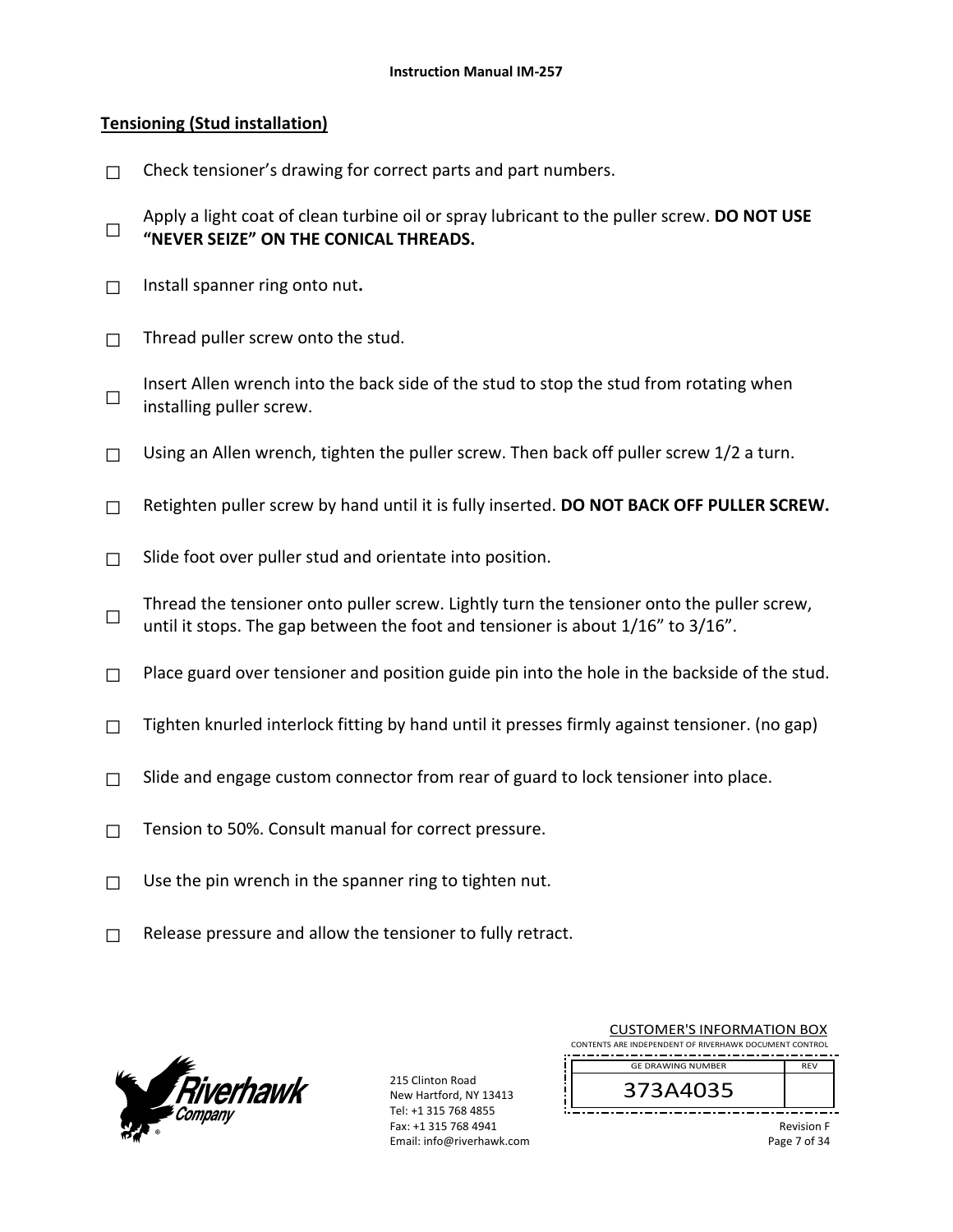- $\Box$  Disconnect the hose from the tensioner.
- $\Box$  Loosen the knurled fitting and remove the safety guard.

□ Unscrew the tensioner from the puller screw. Use **caution** to ensure that hands are not between the tensioner and the coupling when the tensioner becomes disengaged from the puller screw.

- $\Box$  Remove the foot.
- $\Box$  Remove the puller screw from the stud.
- $\Box$  Remove the spanner ring from the nut and move to the next stud in the pattern.
- $\Box$  Tension all studs to 50% before proceeding to final pressure.
- $\Box$  Repeat the above steps at the final pressure.

□ Measure the final stud length and record on the stretch datasheets. Calculate the stretch and verify per section 9.2

 $\Box$  Torque the nuts' set screws per section 11.

#### **Detensioning (Stud Removal)**

 $\Box$  Loosen the nuts' set screws

Inspect and clean studs' conical threads. **Do not continue until ALL debris is removed** 

- □ **from the threads!** Refer to instruction manual IM‐220. **Do not try to use the tensioner to remove a damaged stud!**
- □ Apply a light coat of clean turbine oil or spray lubcricant to the puller screw. **DO NOT USE "NEVER SEIZE" ON THE CONICAL THREADS.**
- $\Box$  Install the spanner ring onto the nut.



215 Clinton Road New Hartford, NY 13413 Tel: +1 315 768 4855 Fax: +1 315 768 4941 Email: info@riverhawk.com

| <b>CUSTOMER'S INFORMATION BOX</b>                      |            |  |  |  |
|--------------------------------------------------------|------------|--|--|--|
| CONTENTS ARE INDEPENDENT OF RIVERHAWK DOCUMENT CONTROL |            |  |  |  |
| <b>GE DRAWING NUMBER</b>                               | <b>RFV</b> |  |  |  |
| 373A4035                                               |            |  |  |  |

Revision F Page 8 of 34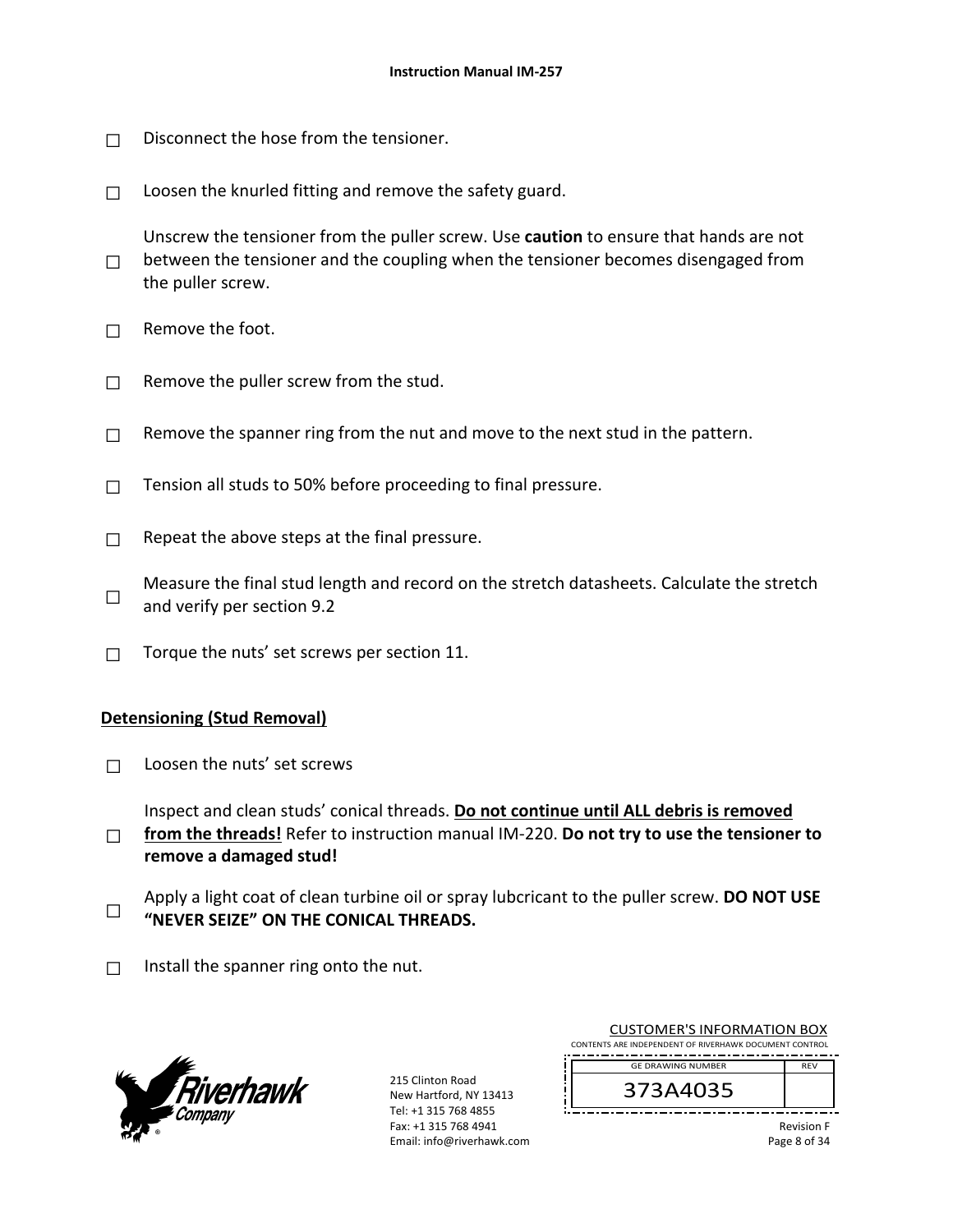- $\Box$  Thread the puller screw onto the stud.
- $\Box$  Using an Allen wrench, tighten the puller screw. Then back off the puller screw 1/2 a turn.
- □ Lightly retighten the puller screw by hand until it is fully inserted. **DO NOT BACK OFF THE PULLER SCREW.**
- $\Box$  Slide the foot over the puller screw and orientate into position.
- □ Thread the tensioner onto the puller screw. Lightly turn the tensioner onto the puller screw until it stops. The gap between the foot and tensioner is about 1/16" to 3/16".
- □ Place the safety guard over the tensioner and position the guide pin into the hole in the backside of the stud.
- □ Tighten the knurled interlock fitting by ahdn until it firmly presses against the tensioner. (no gap).
- □ Slide and engage the custom connector from the rear of the safety guard to lock the tensioner into place.
- $\Box$  Apply the final pressure.
- $\Box$  Loosen the nut with the spanner ring and pin wrench.
- $\Box$  Release the hydraulic pressure and allow the tensioner to fully retract.
- $\Box$  Disconnect the hose from the tensioner.
- $\Box$  Loosen the knurled fitting and remove the safety guard.
- $\Box$  Unscrew the tensioner from the puller screw
- $\Box$  Remove the foot
- □ Remove the puller screw from the stud. It may be necessary to insert and an Allen wrench into the backside of the stud to remove the puller screw.



215 Clinton Road New Hartford, NY 13413 Tel: +1 315 768 4855 Fax: +1 315 768 4941 Email: info@riverhawk.com

| <b>CUSTOMER'S INFORMATION BOX</b>                      |            |  |
|--------------------------------------------------------|------------|--|
| CONTENTS ARE INDEPENDENT OF RIVERHAWK DOCUMENT CONTROL |            |  |
|                                                        |            |  |
| <b>GE DRAWING NUMBER</b>                               | <b>RFV</b> |  |
| 373A4035                                               |            |  |

Revision F Page 9 of 34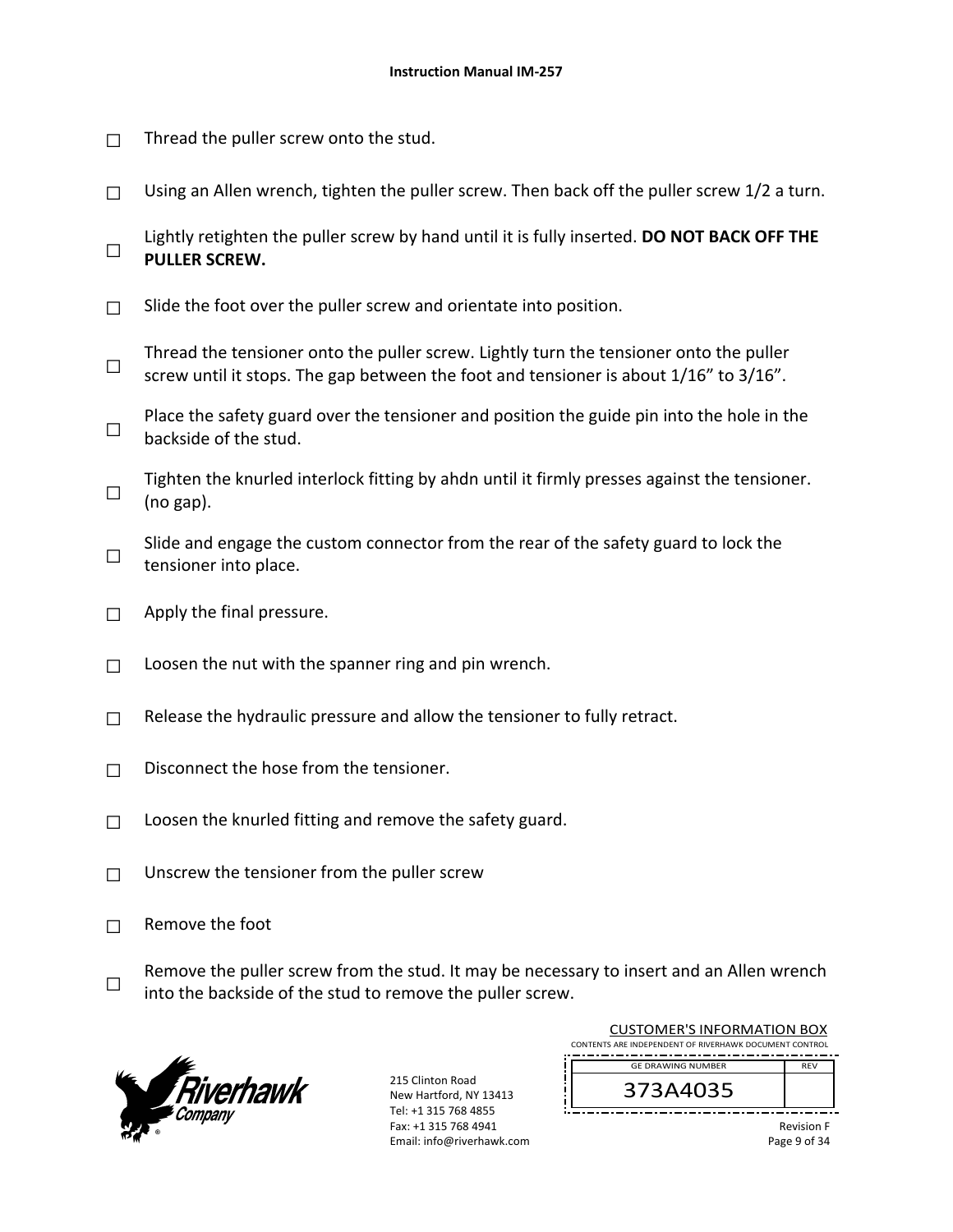- $\Box$  Remove the spanner ring from the nut.
- $\Box$  Move to the next stud in the pattern.

### **4.0 General Preparations**

### **Read and understand all instructions before installing and tensioning studs**

This equipment produces very high hydraulic pressures and very high forces. Operators must exercise caution, wear safety glasses and hard hats when using this equipment.

High-pressure fluid from the Hydraulic Pressure Kit system pressurizes the tensioner which generates a stretching force that actually stretches the stud. As the stud is stretched the nut lifts off the flange. The nut is then reseated into position on the flange by turning spanner ring with the pin wrench. When the nut is tight against the flange, the pressure in the tensioner is released leaving the stud loaded to its predetermined value.

### **4.1 Machine Preparation**

The flange to be tensioned must be fully closed prior to positioning of studs in the flanges. Turning the shafts of the turbine and the generator are not required, but may be useful. Also, it will be advantageous to remove as many obstructions as possible from the flange area, such as speed probes, shipping plates, and conduit.

### **4.2 Hardware – Balance**

Hardware is supplied as weight balanced sets. Studs and Nuts are interchangeable within a set. Do not mix stud and nuts from multiple sets.

Save the weight certification that is supplied with each set. It will be needed for the purchase of replacement hardware

### **4.3 Tensioner – Care and Handling**

When not in use, the tensioner shall be maintained in a clean environment with all caps and plugs for hydraulic openings and fittings in place.



| <b>CUSTOMER'S INFORMATION BOX</b>                      |            |  |
|--------------------------------------------------------|------------|--|
| CONTENTS ARE INDEPENDENT OF RIVERHAWK DOCUMENT CONTROL |            |  |
| <b>GE DRAWING NUMBER</b>                               | <b>RFV</b> |  |
| 373A4035                                               |            |  |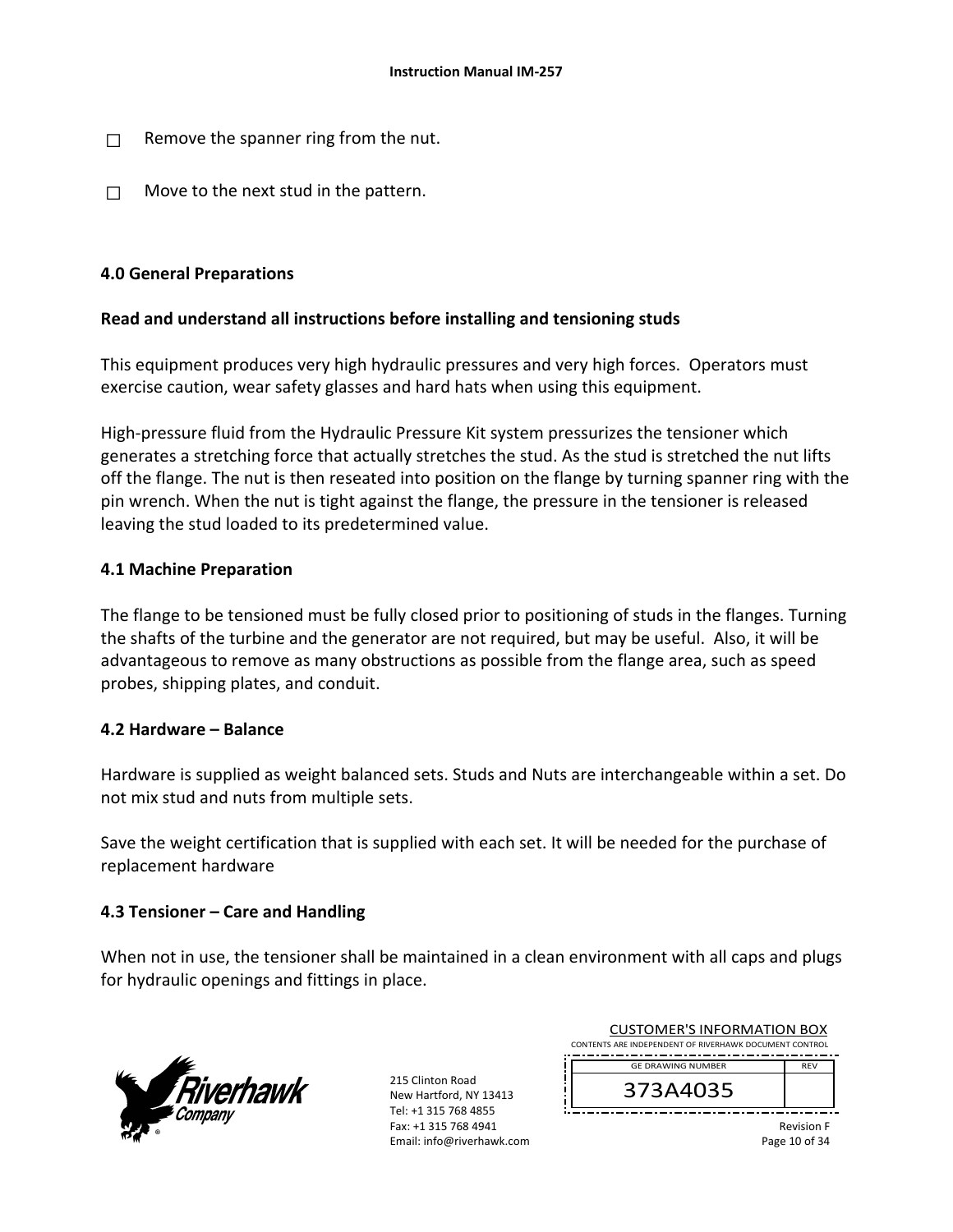Use ISO 32 grade oil.

When in use, the tensioner shall be protected from sand and grit.

### **4.4 Hand Tools**

Several hand wrenches and micrometers may be required to perform installation and measurement of the studs:

5/8" wrench A set of Allen Wrenches 3' – 4' Breaker Bar 9" to 10" micrometer or caliper 10" to 11" micrometer or caliper

#### **4.5 Special Tools**

Hydraulic Tensioner Kit: 
HT-5222 Hydraulic Tensioner (for counterbore flanges) (reference GE 269B8697)

> HT‐7591 Hydraulic Tensioner (for counterbore flanges)

Hydraulic Pump Kit: AP-0532 Air-Operated Hydraulic Pump (recommended) (reference GE 359B2502)

> MP‐0130 Manual Hand‐Operated Hydraulic Pump (reference GE 359B2506)



215 Clinton Road New Hartford, NY 13413 Tel: +1 315 768 4855 Fax: +1 315 768 4941 Email: info@riverhawk.com

|  |  | <b>CUSTOMER'S INFORMATION BOX</b>                      |  |
|--|--|--------------------------------------------------------|--|
|  |  | CONTENTS ARE INDEPENDENT OF RIVERHAWK DOCUMENT CONTROL |  |
|  |  |                                                        |  |

373A4035 GE DRAWING NUMBER

> Revision F Page 11 of 34

REV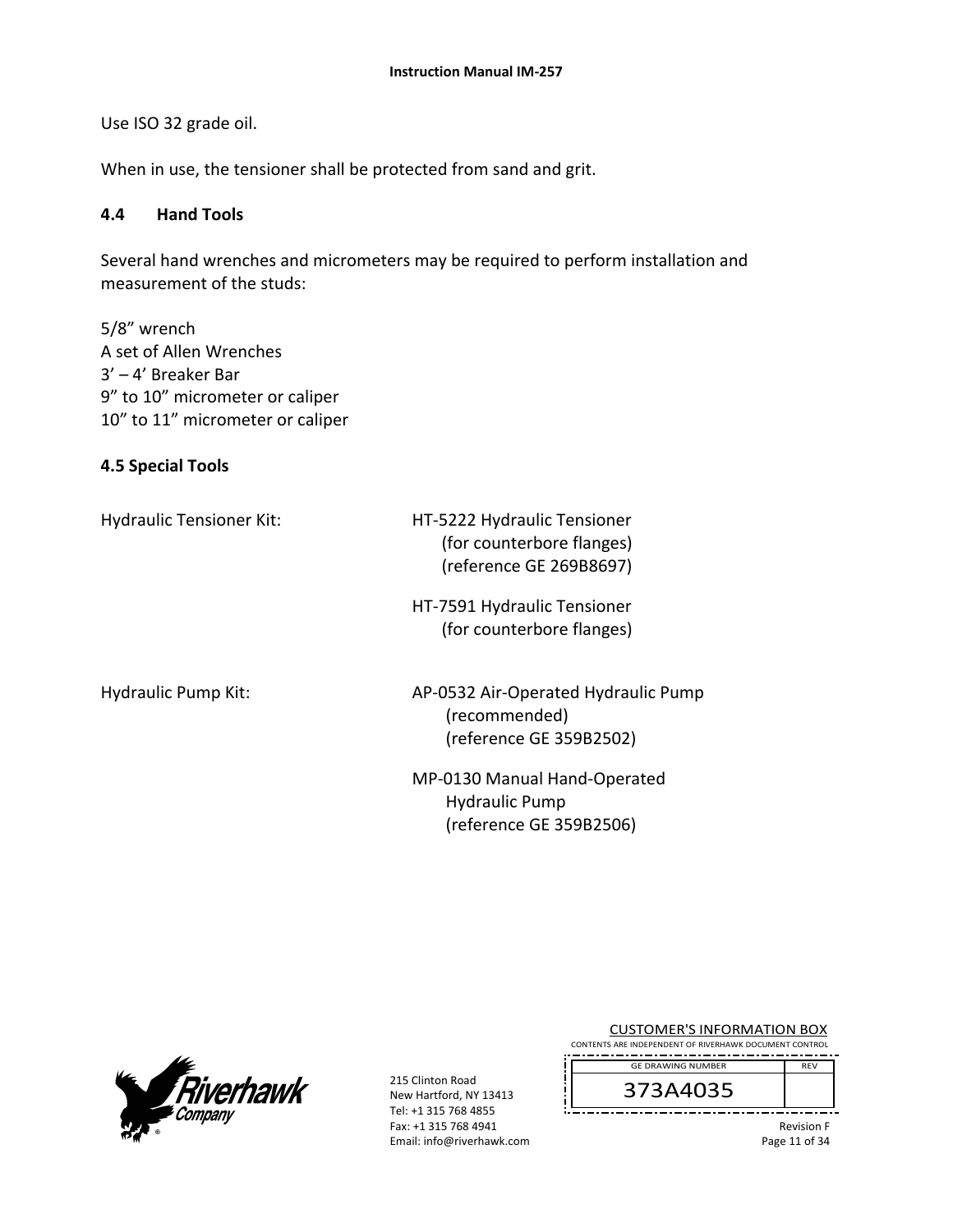### **5.0 Preparation of Hardware**

#### **5.1 Nut Preparation**



### **Sample Picture of a Riverhawk Locknut**

If there is any visible damage on a nut, do not use the nut and contact the Riverhawk Company for a replacement nut. Please be prepared to supply the turbine number, weight certification, and digital photographs for evaluation.

### **5.1.1 Nut Cleaning ‐ New Installations**

For new installations, the nuts should come sealed from the factory and will need no cleaning.

### **5.1.2 Nut Cleaning ‐ Old Installations**

Previously installed nuts require cleaning as follows: Wire brush using a petroleum based solvent to remove any foreign material on the external surfaces and threads.

#### **5.1.3 Nut Cleaning ‐ Very Old Installations**

Obsolete hardware sets employed a thread‐locking compound which is visible as a grayish‐green residue.

Riverhawk Company strongly recommends replacing this type with the current nut that has a re‐ useable mechanical locking feature.



215 Clinton Road New Hartford, NY 13413 Tel: +1 315 768 4855 Fax: +1 315 768 4941 Email: info@riverhawk.com

|                                   | <b>GE DRAWING NUMBER</b>                               | <b>RFV</b> |
|-----------------------------------|--------------------------------------------------------|------------|
|                                   | CONTENTS ARE INDEPENDENT OF RIVERHAWK DOCUMENT CONTROL |            |
| <b>CUSTOMER'S INFORMATION BOX</b> |                                                        |            |

Revision F

Page 12 of 34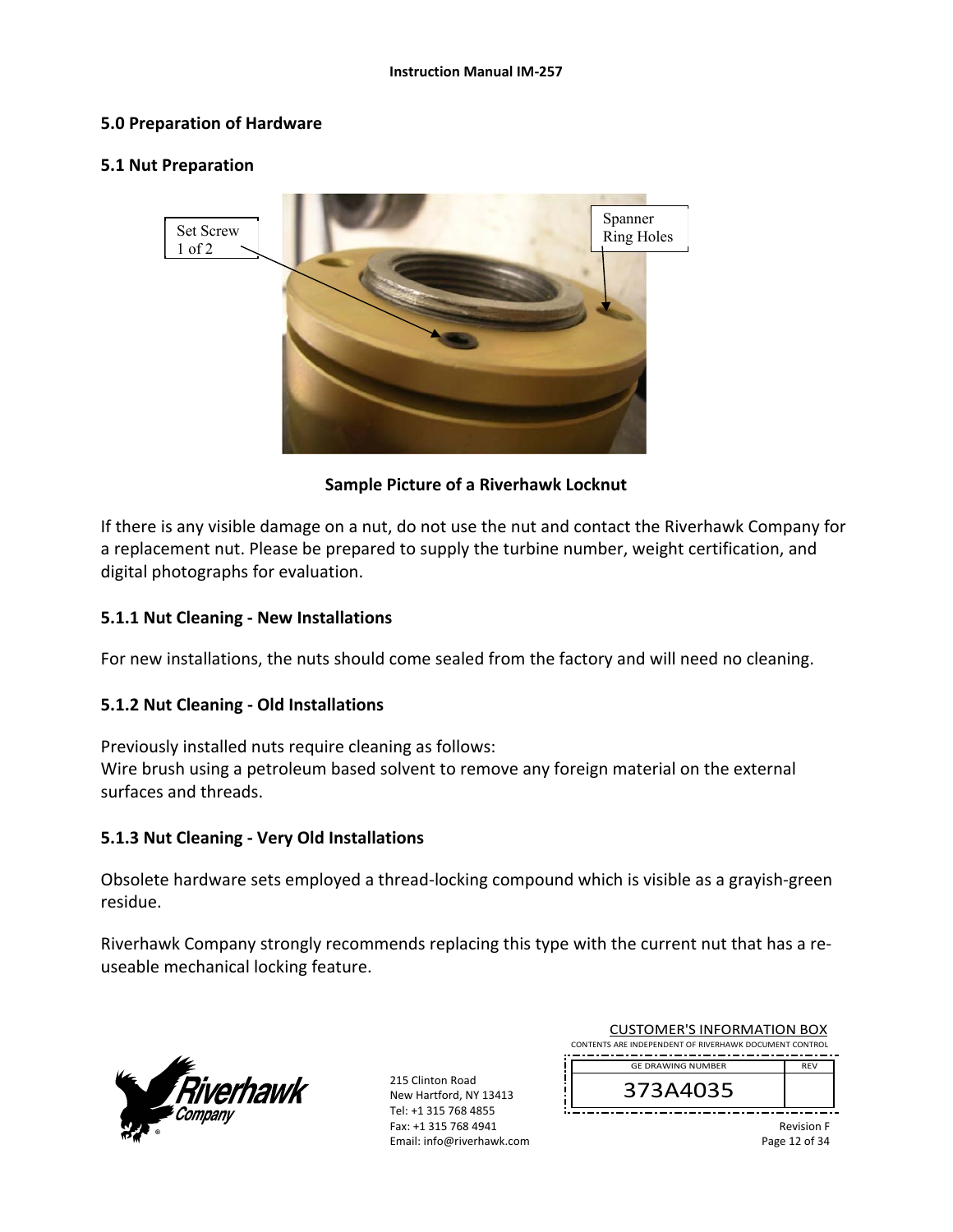Special instructions are available from Riverhawk if it has been decided to continue to use the obsolete hardware.

### **5.2 Stud Preparation**

Check the stud for any visible damage. If there is any visible damage, do not use the stud and contact the Riverhawk Company for a replacement stud. Please be prepared to supply the turbine number, weight certification, and digital photographs for evaluation.

The conical threads of each stud must be clean before installation or removal. This ensures the proper seating of the puller screw.

### **5.2.1 Stud Cleaning ‐ New Installations**

For new installations, the studs should come sealed from the factory and will need no cleaning.

## **5.2.2 Stud Cleaning ‐ Old Installations**

Previously installed studs will require cleaning. Clean conical threads should have a bright and shiny appearance.

### **Notice:**

Failure to properly clean the studs could result in improper mating of threads. Personal injury and equipment damage can occur if the puller screw is not securely engaged with the tapered thread of the stud.

If cleaning is required, follow these steps:

- 1. Blow out the threads with compressed air to remove loose debris and dry conical threads. Reference instruction manual IM‐220 for more detailed instructions. Do not apply a solvent or other cleaning solution to the threads as this may chemically attack the stud.
- 2. Use Stud Cleaning Kit, GT‐4253 or a similar 1" diameter Brass power brush.



Picture of Brass Power Brush



215 Clinton Road New Hartford, NY 13413 Tel: +1 315 768 4855 Fax: +1 315 768 4941 Email: info@riverhawk.com

|                                                        | <b>CUSTOMER'S INFORMATION BOX</b> |            |  |
|--------------------------------------------------------|-----------------------------------|------------|--|
| CONTENTS ARE INDEPENDENT OF RIVERHAWK DOCUMENT CONTROL |                                   |            |  |
|                                                        | <b>GE DRAWING NUMBER</b>          | <b>RFV</b> |  |
|                                                        | 373A4035                          |            |  |

Revision F Page 13 of 34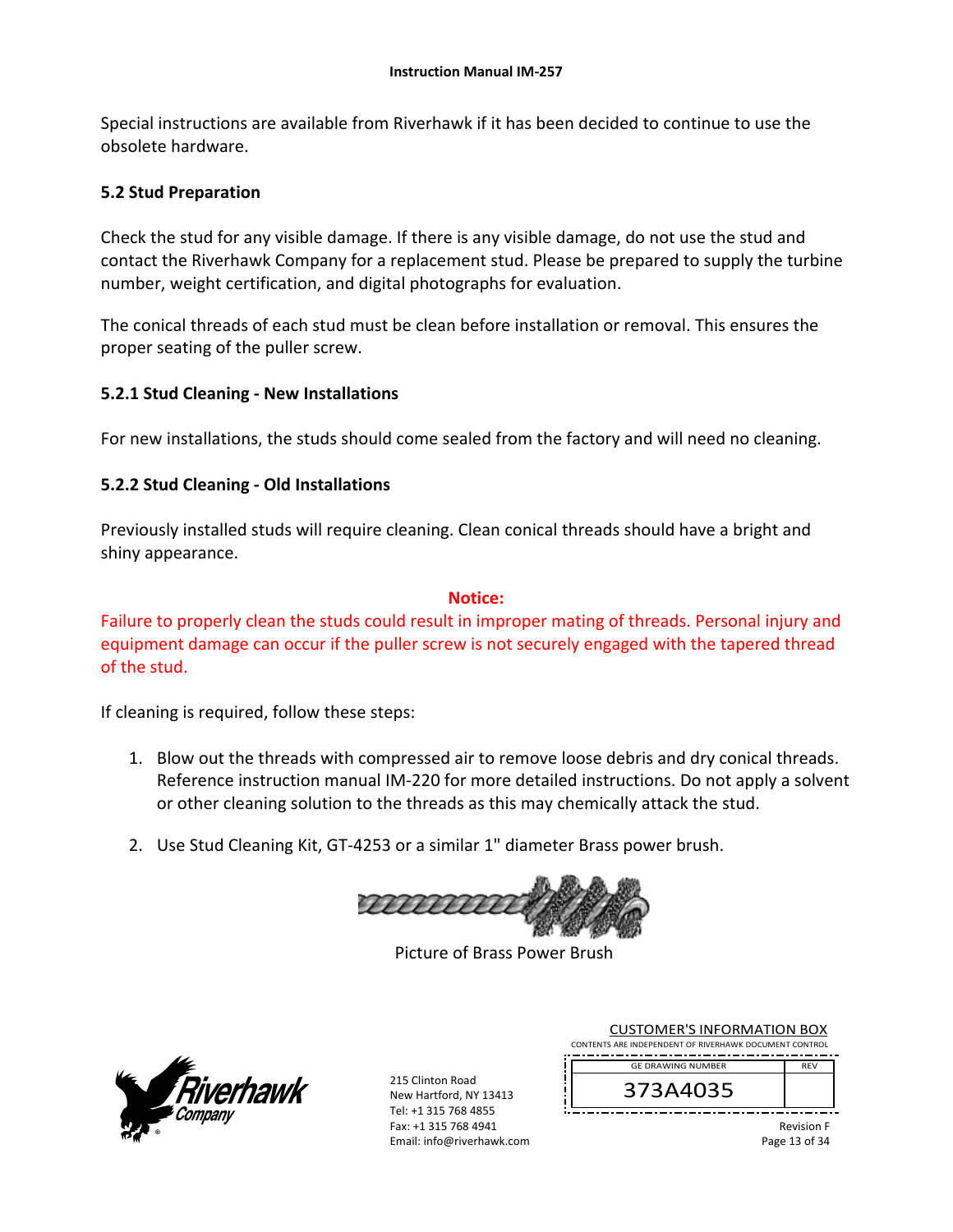- 3. Insert the brush into an electric drill and set drill to run in a counterclockwise direction at high speed.
- 4. Work the drill in a circular motion while moving the brush in and out to clean all of the threads. Try not to hold the brush in one place too long, so as not to remove the stud's protective coating.
- 5. Blow out the threads with compressed air to remove loosened debris.
- 6. Visually inspect threads for cleanliness. Threads should be bright and shiny.
- 7. Repeat if any dirt can be seen in the threads.
- 8. Inspect threads for any damage that may have been caused by previous installation.

### **Do not apply thread lubricants to the threads.**

Finish the cleaning process by rinsing in a volatile solvent such as acetone and allow to dry.

### **5.2.3 Very Old Installations**

Obsolete hardware sets employed a thread‐locking compound which is visible as a grayish‐green residue.

Riverhawk Company strongly recommends replacing this type with the current hardware that has a re‐useable mechanical locking feature.

Special instructions are available from Riverhawk if it has been decided to continue to use the obsolete hardware.

### **5.3 Stud Length Measurement**

Measure and record the initial lengths of the studs on the supplied stretch datasheet in Appendix B of this manual.

The following recommendations will improve your results.

- Plan to start and finish any flange in the same day.
- Studs and flange must be at the same temperature.
- Keep the measuring instruments out of the sunlight.
- Number each stud with a marker for later stretch measurement tracking.



215 Clinton Road New Hartford, NY 13413 Tel: +1 315 768 4855 Fax: +1 315 768 4941 Email: info@riverhawk.com

| <b>CUSTOMER'S INFORMATION BOX</b><br>CONTENTS ARE INDEPENDENT OF RIVERHAWK DOCUMENT CONTROL |            |  |
|---------------------------------------------------------------------------------------------|------------|--|
| <b>GE DRAWING NUMBER</b>                                                                    | <b>RFV</b> |  |
| 373A4035                                                                                    |            |  |

Revision F Page 14 of 34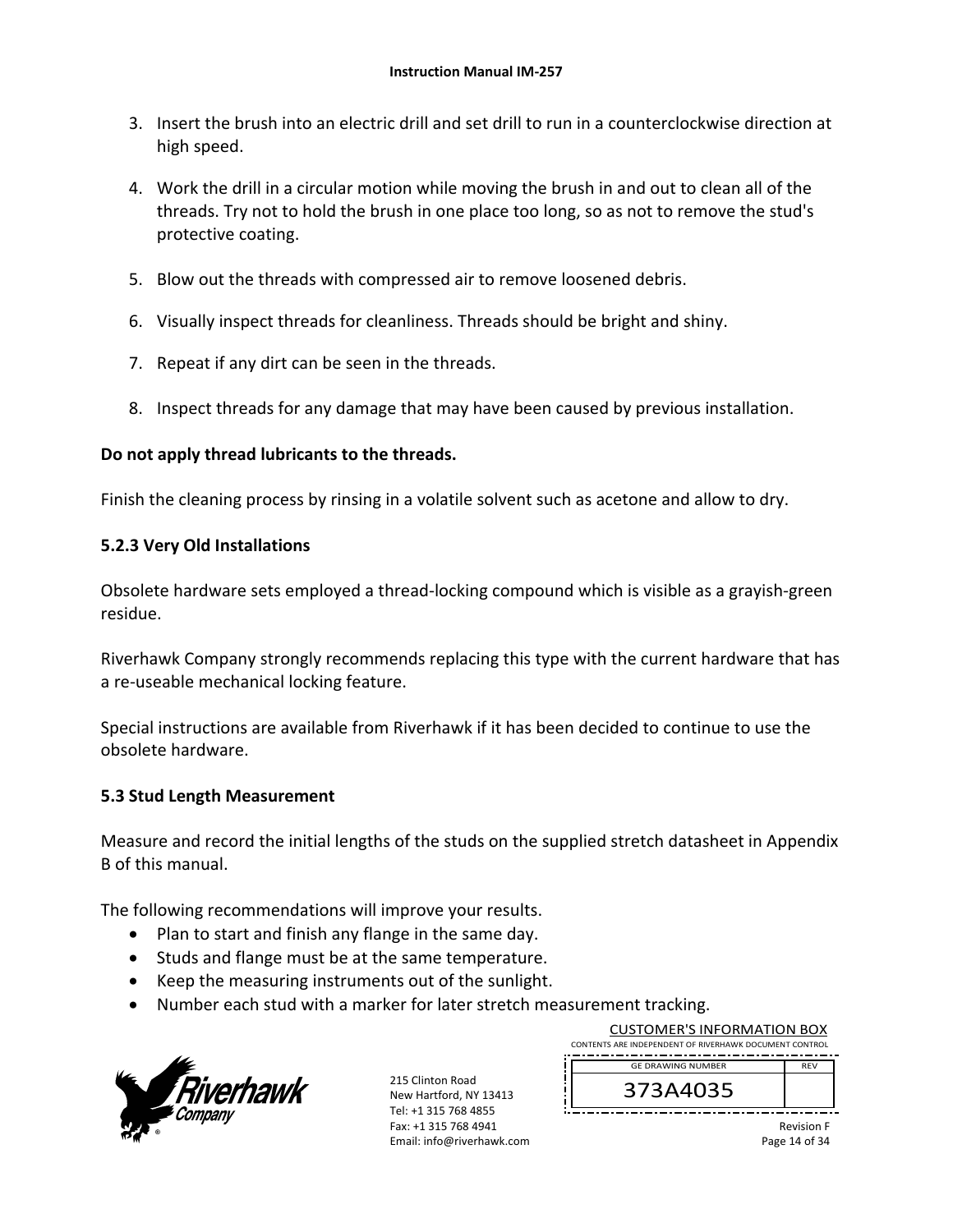- Mark the location of measurement on stud end with a permanent marker.
- The same person should make all measurements.
- Measure each stud to nearest 0.001 inch (.01 mm).
- Record each measurement on the stretch record sheets in this manual's appendix.

### **6.0 Stud and Nut Assembly**

Refer to Hardware Set Part Number drawing listed in Section 2.0 of this manual. If you don't have a hardware set drawing, it can be found in the GE drawing system or contact Riverhawk Company.

Assemble the nut to the conical tensioning thread end (front side) of the stud.

Slide the assembly into the flange from the coupling side as shown in Figures 1 & 2 then install the other nut on the backside.

Insure that backside's nut orientation is correct with thread locking screws facing outward of the flange.

The nuts are the same on the Turbine end (2.25"). The nuts are different on the Generator end (2.75"); the shorter nut goes on the back side or the side closest to the Generator.



New Hartford, NY 13413 Tel: +1 315 768 4855 Fax: +1 315 768 4941 Email: info@riverhawk.com

hawk

373A4035

Revision F Page 15 of 34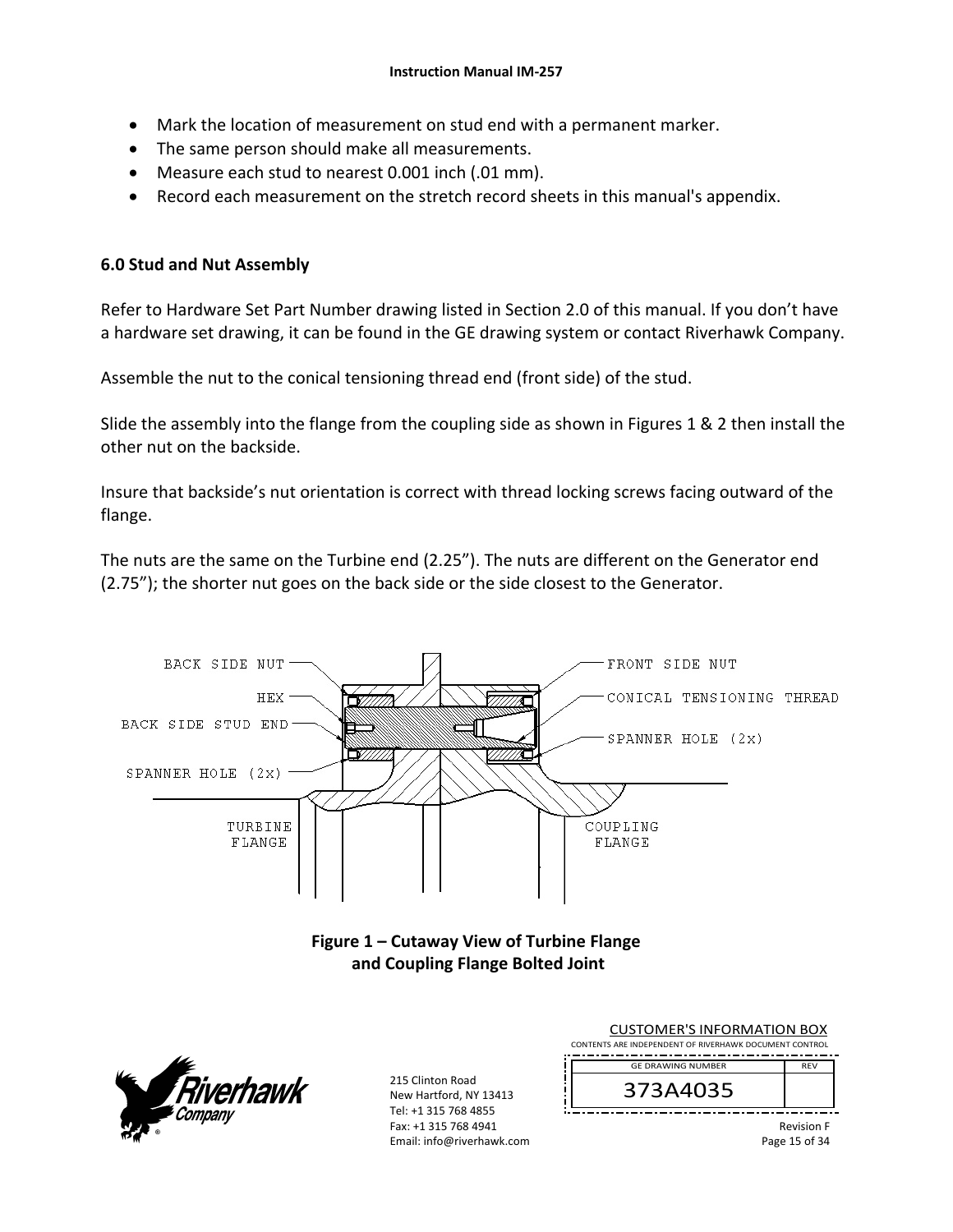

**Figure 2 – Cutaway View of Generator Flange and Coupling Flange Bolted Joint** 

Adjust the front side stud/nut assembly so that the stud sticks out from the face of the nut the amount shown on the hardware set drawing. If you don't have a hardware set drawing, it can be found in the GE drawing system or contact Riverhawk Company. (See section 2**)** 

# **SETTING THE STICK‐OUT LENGTH IS CRITICAL FOR THE HYDRAULIC TENSIONER TO WORK CORRECTLY. THE STICK‐OUT LENGTH IS ALWAYS SET FROM THE COUPLING SIDE OF THE FLANGE.**

The stick‐out length can be checked three different ways.



 **Stick‐Out Gage Drop Gage** 



215 Clinton Road New Hartford, NY 13413 Tel: +1 315 768 4855 Fax: +1 315 768 4941 Email: info@riverhawk.com

CUSTOMER'S INFORMATION BOX CONTENTS ARE INDEPENDENT OF RIVERHAWK DOCUMENT CONTROL REV GE DRAWING NUMBER

373A4035

Revision F Page 16 of 34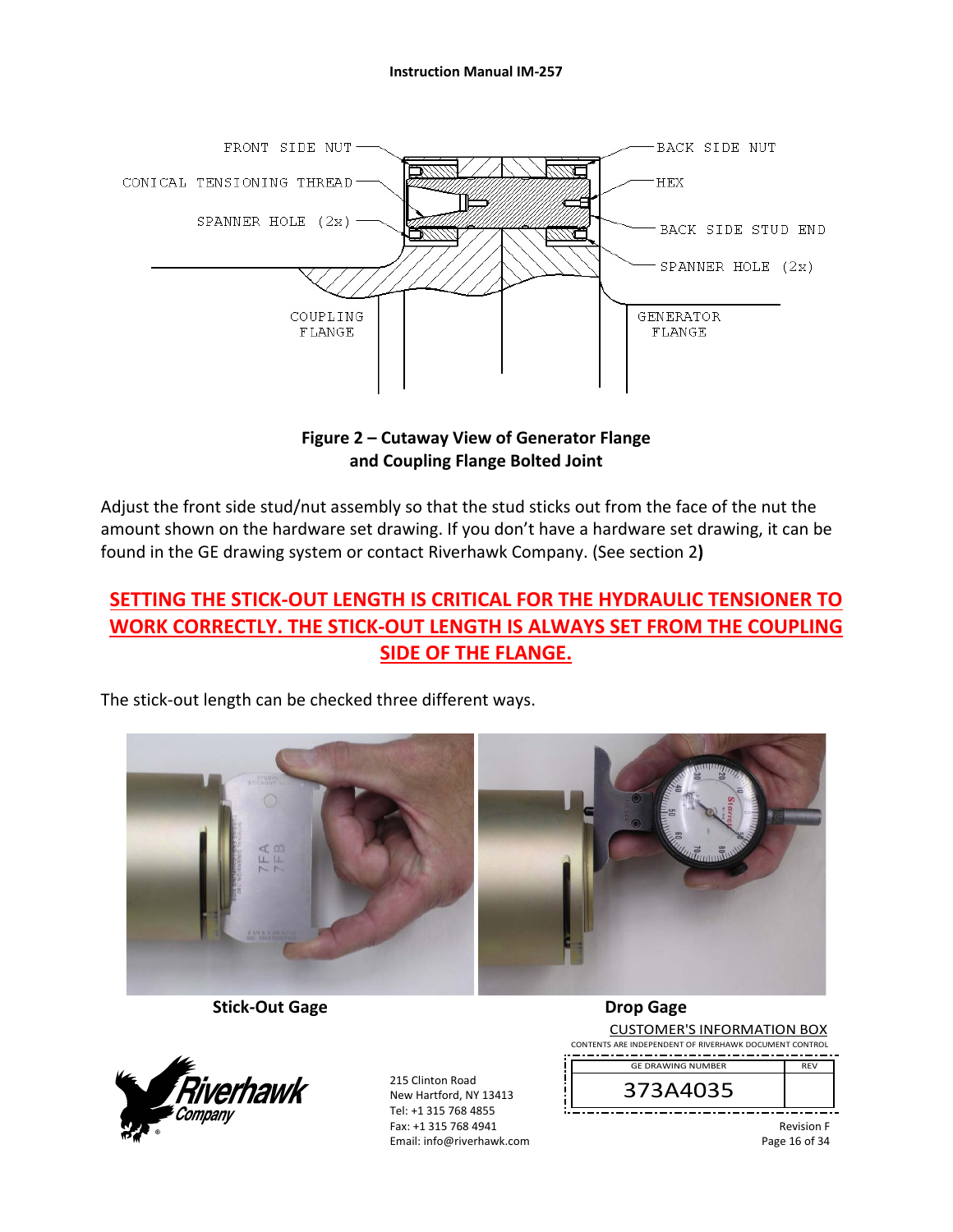#### **Instruction Manual IM‐257**



**Digital Calipers** 

### **Sample Pictures of a Stick‐Out Measurement**

**Hand tighten the assembly to a snug fit.** See Figures 1 & 2 for a view of the assembly of studs and nuts in the flange prior to tensioning.





**Photo 1 – Coupling Side Photo 2 – Turbine/Generator Side** 



215 Clinton Road New Hartford, NY 13413 Tel: +1 315 768 4855 Fax: +1 315 768 4941 Email: info@riverhawk.com

CUSTOMER'S INFORMATION BOX CONTENTS ARE INDEPENDENT OF RIVERHAWK DOCUMENT CONTROL REV GE DRAWING NUMBER



Revision F Page 17 of 34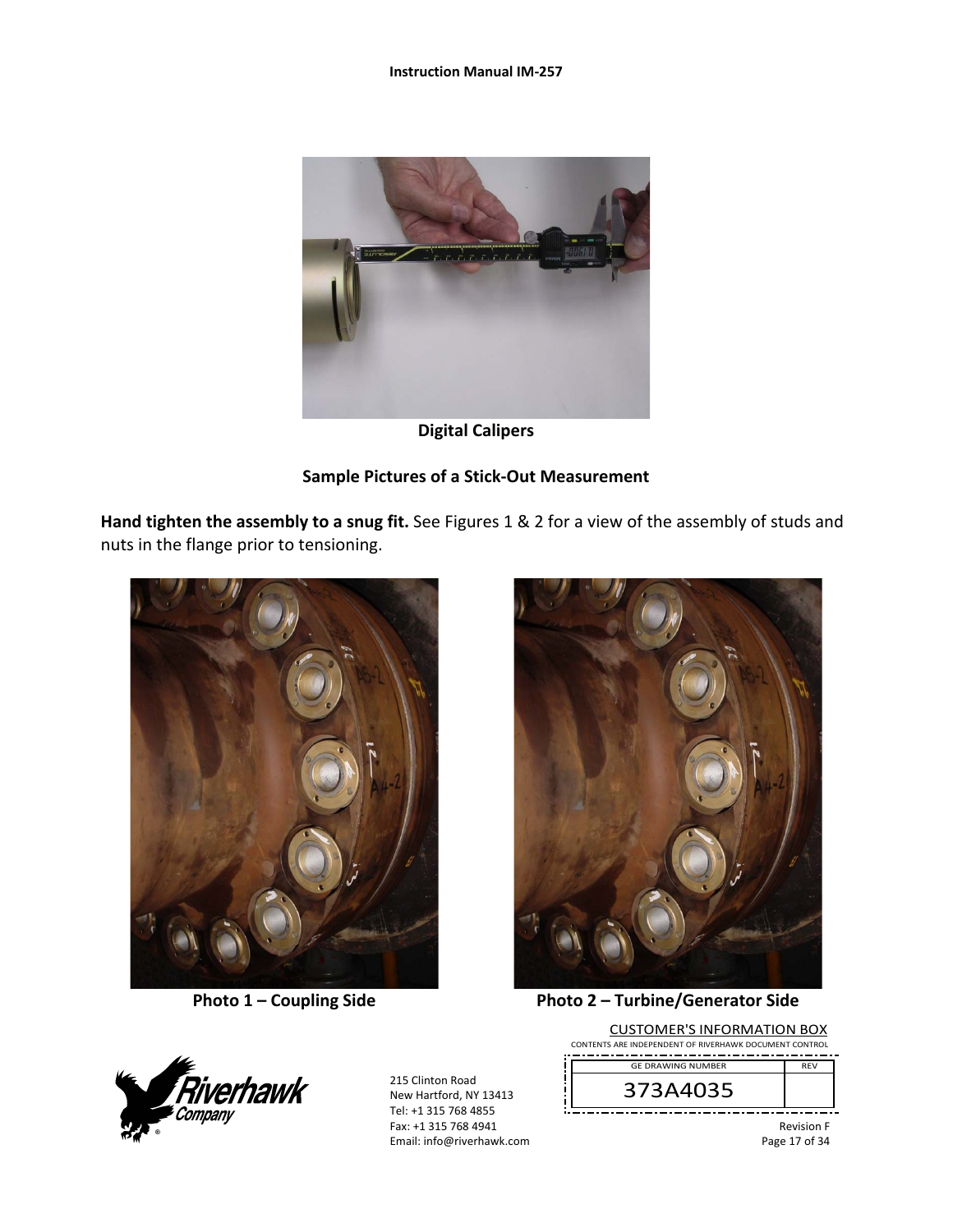### **7.0 Hydraulic Equipment Preparations**

### **7.1 Check Hydraulic Equipment**

## **7.1.1 Check Hydraulic Hose**

Check the hydraulic hose for any damage including bent hose ends and split outer lining. If any damaged is found, replace the hose immediately by contacting the Riverhawk Company.

## **7.1.2 Check Hydraulic Tensioner**

Clean puller screw and check for any debris and dents.

Inspect tensioner guard for any signs of damage. Bent guards should be replaced. Also, be sure the rubber pad is in place on the end of the guard. If missing, contact Riverhawk for a replacement guard.

## **7.1.3 Hydraulic Pump Kit Inspection**

Refer to the Hydraulic Pump Kit Instruction Manual, IM‐293 (GE VENDOC 373A4058). The latest revision may be obtained by contacting Riverhawk Company or thru www.riverhawk.com.

## **7.2 Hydraulic Fittings**



Riverhawk tensioners use a 1/4" High Pressure port to connect its hydraulic hoses. The hose connector is made from a three piece assembly: a gland nut, a collar, and a 1/4" tube or 1/4" hose end. (See Illustration 1)

To assembly the fitting, slide the gland nut over the 1/4" tube or 1/4" hose end. Turn the collar counter‐clockwise (**left hand** thread) on to the tube or hose end as shown in Illustration 1.



| <b>CUSTOMER'S INFORMATION BOX</b><br>CONTENTS ARE INDEPENDENT OF RIVERHAWK DOCUMENT CONTROL |            |
|---------------------------------------------------------------------------------------------|------------|
| <b>GE DRAWING NUMBER</b>                                                                    | <b>RFV</b> |
| 373A4035                                                                                    |            |
|                                                                                             | - - - -    |

Revision F Page 18 of 34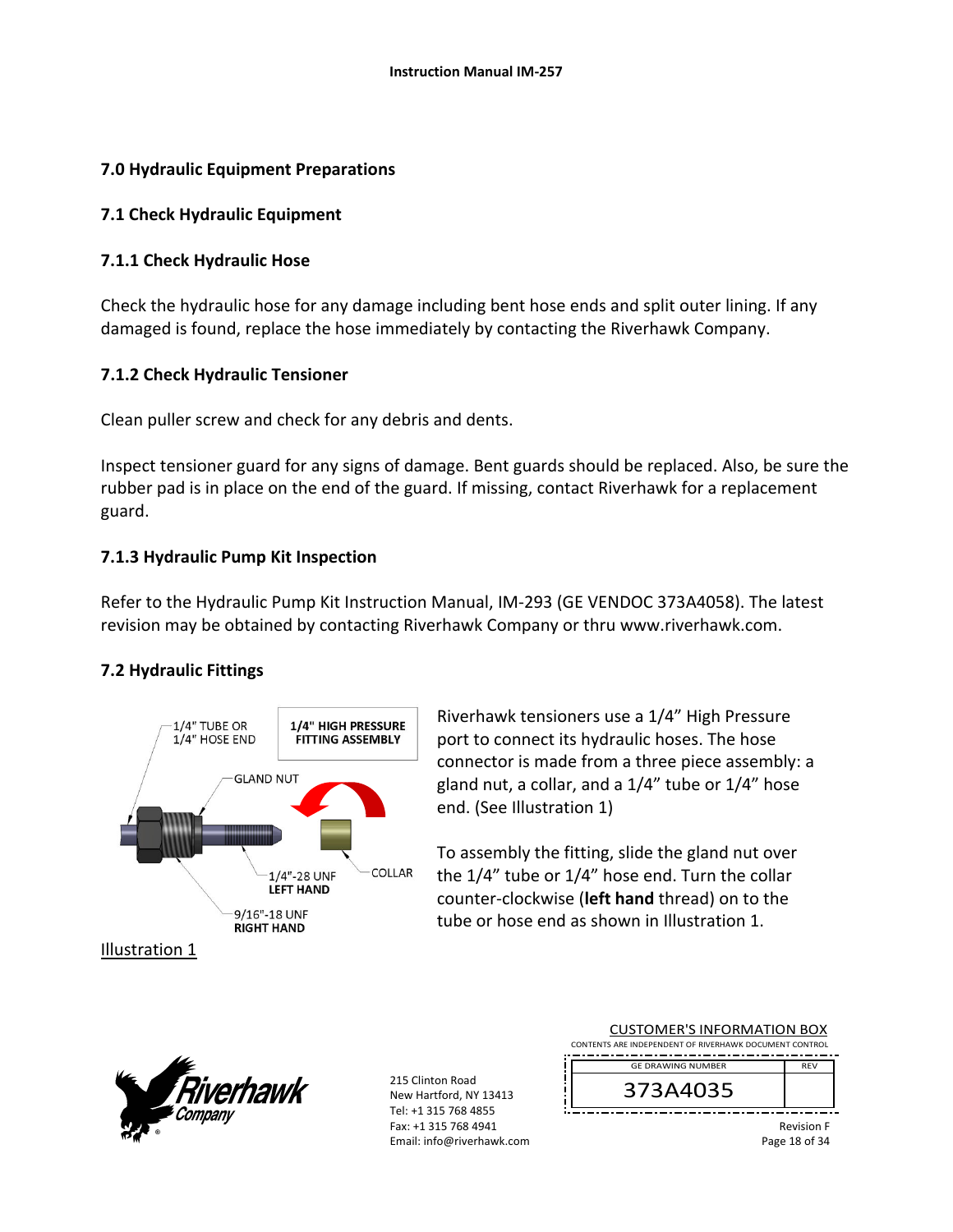

The collar should be placed .125" (3.2 mm) from the tip of the cone. (See Illustration 2) It may be necessary to adjust this collar with a set of vise‐ grip pliers. Be careful to not strip the threads off the tube or hose end.

Slide the gland nut down over the collar. (See Illustration 3) Insert the 1/4" tube or 1/4" hose end into tensioner or hydraulic pump. While firmly holding the tube or hose end to stop it from rotating, turn the gland nut clockwise (**right hand** thread) and torque the gland nut to 25 FT‐LBS (34 N‐m).

#### Tips:

- Make sure all parts are clean and free from debris.
- Protect the cone on the end of the  $1/4$ " tube or 1/4" hose end from scratches as this is the sealing surface.
- Replace red plastic caps when finished to protect the threads and cone.

### **7.3 Bleeding Hydraulic System**

Bleeding of the hydraulic system is not necessary with this tensioner design.

| $\mathcal{L}$ | <i>Fiverhawk</i><br>Company |
|---------------|-----------------------------|
|               |                             |

215 Clinton Road New Hartford, NY 13413 Tel: +1 315 768 4855 Fax: +1 315 768 4941 Email: info@riverhawk.com

| <b>CUSTOMER'S INFORMATION BOX</b>                      |  |
|--------------------------------------------------------|--|
| CONTENTS ARE INDEPENDENT OF RIVERHAWK DOCUMENT CONTROL |  |
| <b>GE DRAWING NUMBER</b>                               |  |
|                                                        |  |

373A4035

Revision F Page 19 of 34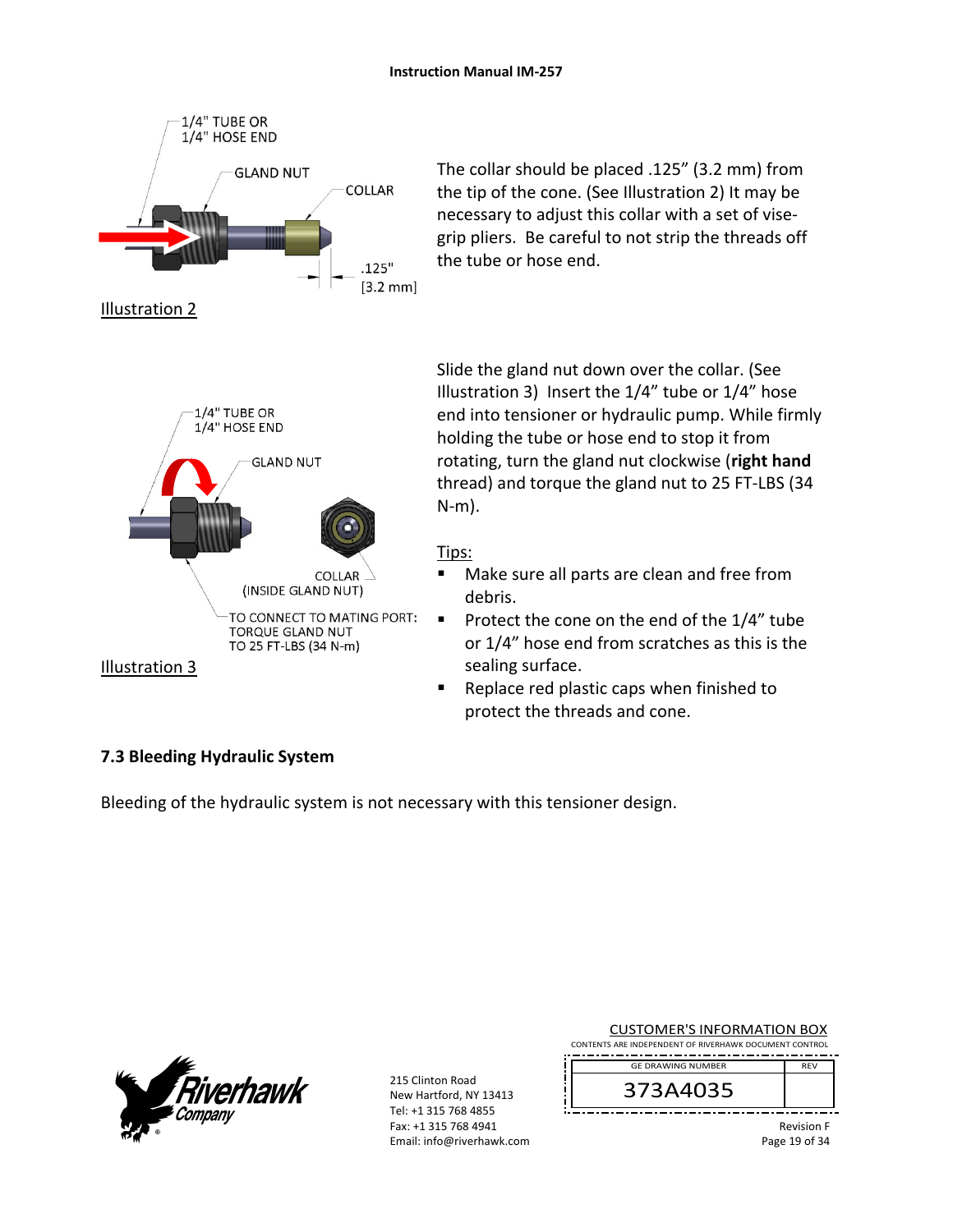### **8.0 Assembly of Tensioner on Stud**

This tensioner kit is most readily identified by the safety ORANGE cages (guard assembly) they employ.

#### **NOTICE**

As of summer 2011, this manual is to be used in relation to the interlocking style tensioner. This new tensioner can be identified buy its **ORANGE** safety guard. Note: vellow guarded tensioner requires the use of different set of instructions, consult Riverhawk for assistance.

All tensioning will be performed from the conical tensioning thread end of the stud with orientation of the stud to the flange as shown in Figures 1 & 2.

### **8.1 Assembly of Tensioner Kit with ORANGE Safety Guard**

Refer to Tensioner drawing and Figure 4 for tensioner to flange mounting. Assembly sequence is as follows:

- 1. Carefully check the cleanliness of both the stud's and the puller screw's conical threads.
- 2. Insure stud length measurement is documented.
- 3. Verify stick out length of stud to nut.
- 4. Apply a light coat of clean turbine oil or a spray lubricant to the puller screw. Do not use "Never Seize" on the conical threads.
- 5. Place the spanner ring onto the nut
- 6. Insert the puller screw into the tapered thread of the stud and hand tighten. Be sure not to cross‐thread the assembly
- 7. Using an Allen wrench tighten puller screw, then back off puller screw 1/2 a turn.
- 8. Retighten puller screw by hand until it is fully inserted. **DO NOT BACK OFF PULLER SCREW**.
- 9. Place the foot over puller screw, orientate into position.
- 10. Thread tensioner onto puller screw. Note: Internal stop in tensioner will result in gap with foot. **DO NOT TIGHTEN TENSIONER AGAINST FOOT. (GAP SHOULD BE 1/16" to 3/16")**



215 Clinton Road New Hartford, NY 13413 Tel: +1 315 768 4855 Fax: +1 315 768 4941 Email: info@riverhawk.com

| <b>CUSTOMER'S INFORMATION BOX</b>                      |            |
|--------------------------------------------------------|------------|
| CONTENTS ARE INDEPENDENT OF RIVERHAWK DOCUMENT CONTROL |            |
| <b>GE DRAWING NUMBER</b>                               | <b>REV</b> |
|                                                        |            |

373A4035

Revision F Page 20 of 34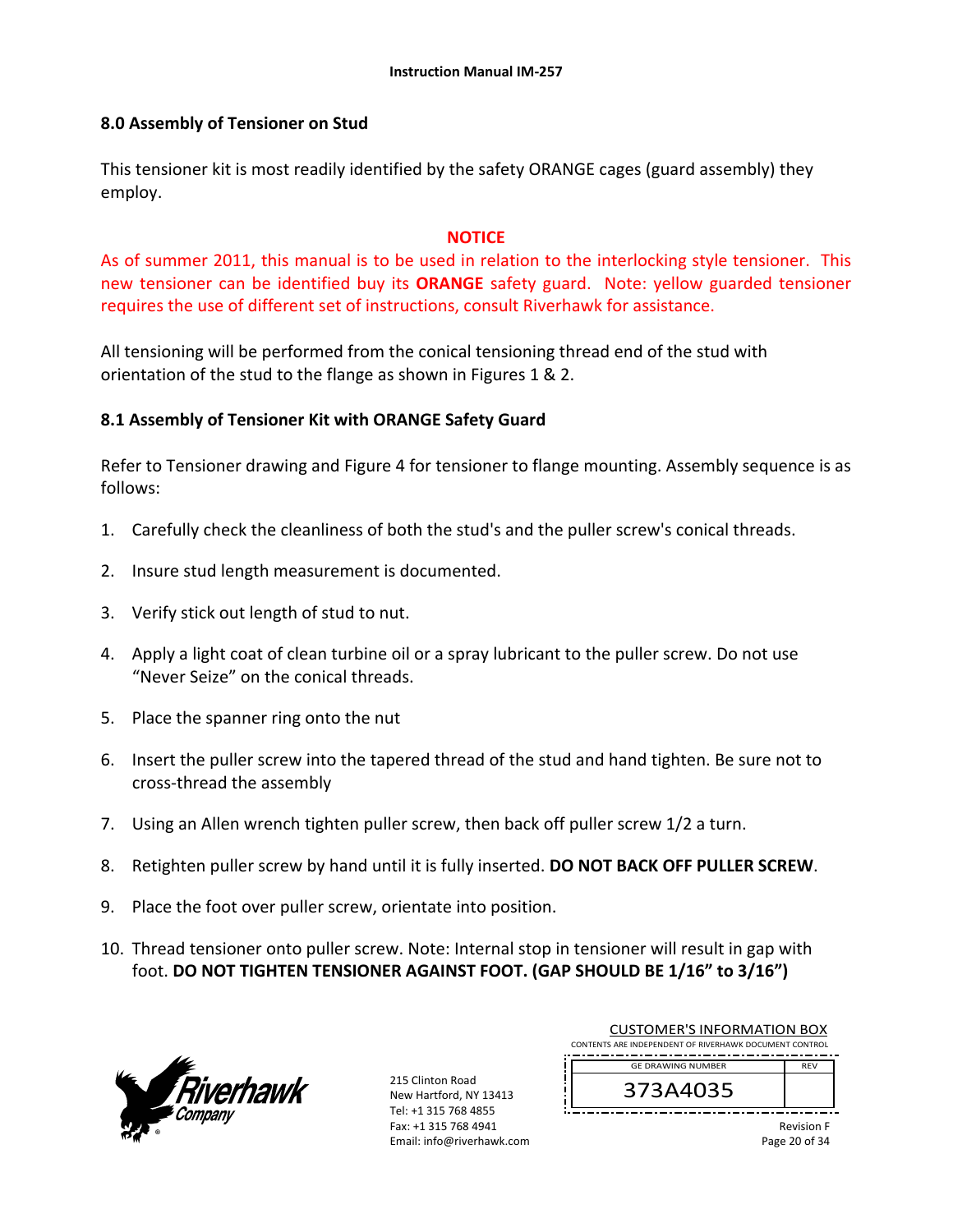- 11. Place guard over tensioner and position guide pin into hex end of stud.
- 12. Tighten knurled interlock fitting by hand until it firmly presses against tensioner. (no gap)
- 13. Activate custom connector from rear of guard by pushing on the center with your thumb and pulling the tabs with your fore finger and middle finger. Push the assembly forward until it locks onto the tensioner. Release fingers from tabs and then remove thumb. Ensure connection is firmly engaged or else the tensioner will not be connected to pump.



# **Figure 3 – Activation of custom connector**



215 Clinton Road New Hartford, NY 13413 Tel: +1 315 768 4855 Fax: +1 315 768 4941 Email: info@riverhawk.com

| <b>CUSTOMER'S INFORMATION BOX</b><br>CONTENTS ARE INDEPENDENT OF RIVERHAWK DOCUMENT CONTROL |            |
|---------------------------------------------------------------------------------------------|------------|
| <b>GE DRAWING NUMBER</b>                                                                    | <b>RFV</b> |
| 373 A 403 F                                                                                 |            |



Revision F Page 21 of 34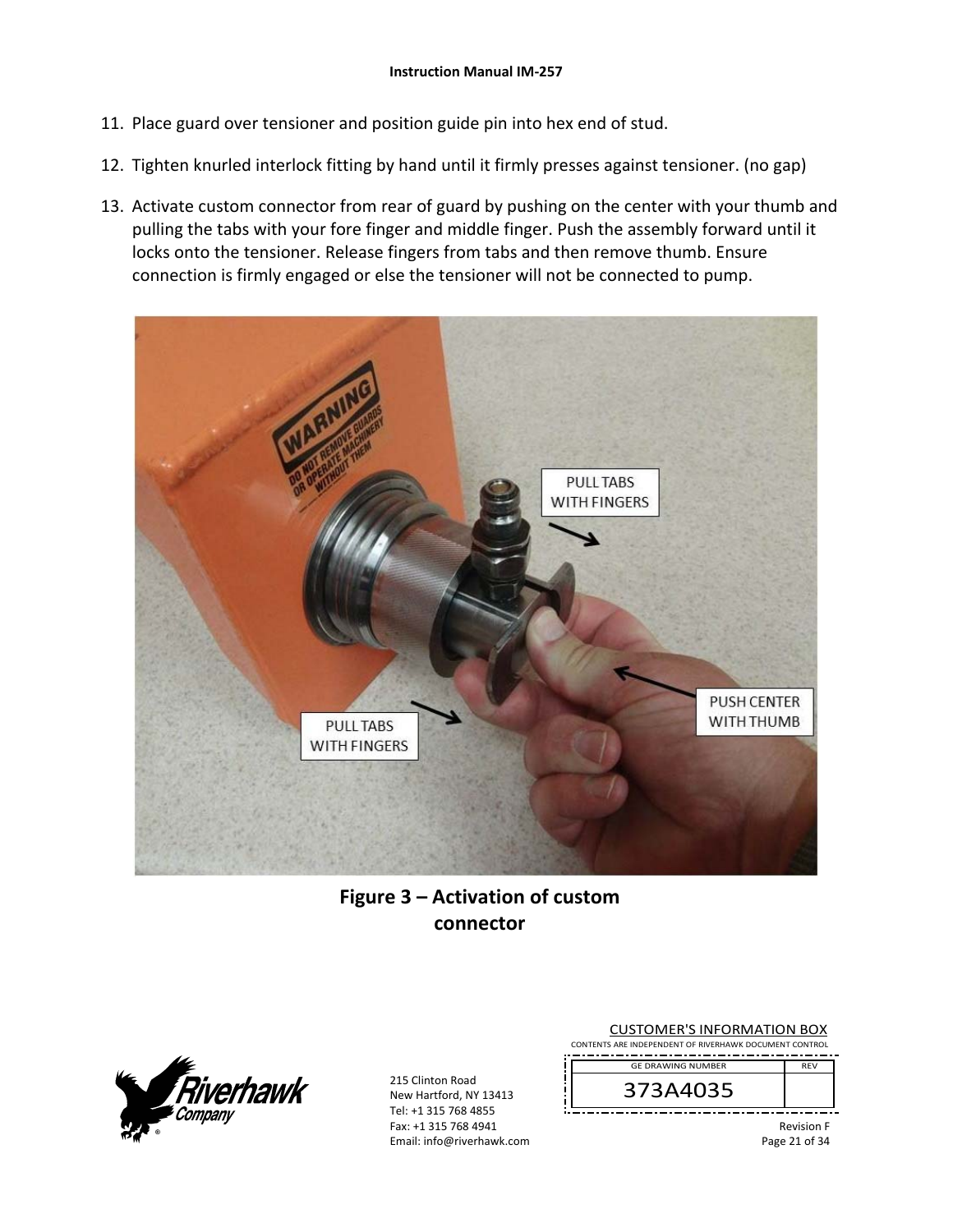#### **Instruction Manual IM‐257**



**Figure 4 – Cutaway View of Tensioner Installed on Flange** 

### **CAUTION**

Personal injury and equipment damage can occur if the puller screw is not securely engaged with the conical threads of the stud. Proper engagement is achieved when the puller screw is tight in the stud and is not cross‐threaded into the conical thread.

### **9.0 Stud Pulling and Tensioning**

The studs will be tensioned in two steps, at 50% pressure and at final pressure. Follow the tensioning sequence for each flange joint as defined on the data sheets found at the end of this manual**.** 

**Note:** Before threading the puller screw into the stud, carefully check the cleanliness of both the stud's and the puller screw's conical threads. Apply a light coat of clean turbine oil or a spray lubricant to the puller screw. Do not use "Never Seize" on the conical threads. This procedure will ease assembly and assure positive mating of the threads before tightening.

#### **WARNING**

The safety guard MUST be in place and hands kept out of designated areas at all times when the tensioner is pressurized otherwise personal injury can occur.



215 Clinton Road New Hartford, NY 13413 Tel: +1 315 768 4855 Fax: +1 315 768 4941 Email: info@riverhawk.com

| <b>CUSTOMER'S INFORMATION BOX</b>                      |            |  |
|--------------------------------------------------------|------------|--|
| CONTENTS ARE INDEPENDENT OF RIVERHAWK DOCUMENT CONTROL |            |  |
| <b>GE DRAWING NUMBER</b>                               | <b>RFV</b> |  |
| 373A4035                                               |            |  |

Revision F Page 22 of 34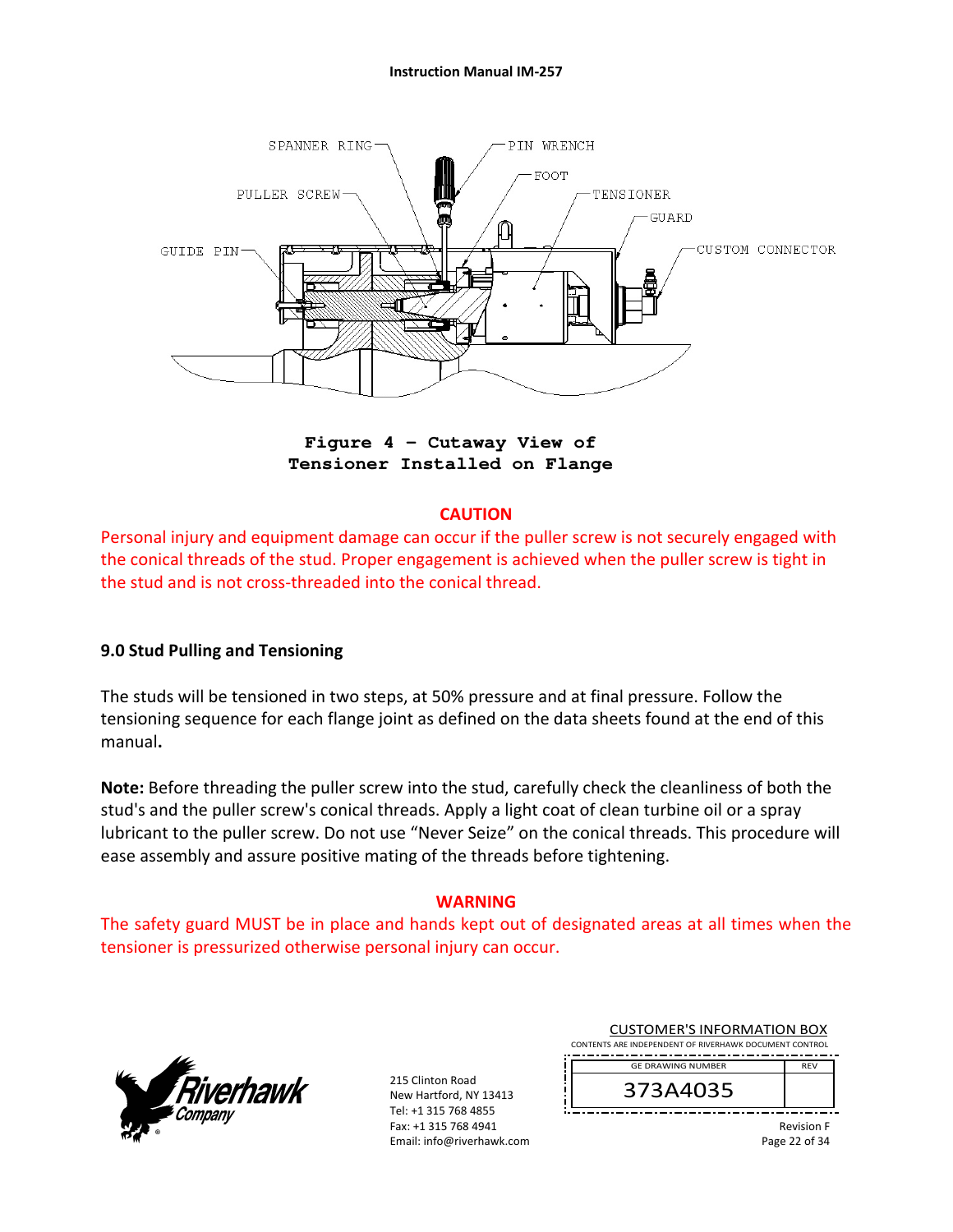### **9.1 Tensioning at 50% pressure**

After the tensioner is properly installed apply hydraulic pressure to the tool. Bring the pressure to the 50% level in accordance with the following table.

| <b>Flange Position</b>       | <b>Stud Size</b> | 50% Pressure | 50% Stretch    |
|------------------------------|------------------|--------------|----------------|
| Turbine to Coupling          | $2 - 1/4"$       | 9000 psi     | Do not measure |
|                              | $[58$ mm]        | [620 bar]    | Do not use     |
| <b>Coupling to Generator</b> | $2 - 3/4"$       | 10000 psi    | Do not measure |
|                              | $[71$ mm]        | [690 bar]    | Do not use     |

### **9.1.1 Tightening of Nuts**

Tighten the cylindrical nuts hand tight using the pin wrench and spanner ring, as depicted in Figure 4. Turn the nut until it bottoms on the flange. Then apply torque to turn the nut an additional 10 degrees. This will aid in achieving the desired stretch.

#### **WARNING:**

Keep hands clear of the tool while the pressure is building up. This includes the pin wrench for tightening the spanner ring (nut). Once the tool is stabilized at pressure then and only then can the nut be tightened. This reduces the potential of personal injury.

### **9.2 Removing the Tensioner from an Installed Stud**

The tensioner removal is to be accomplished by the follows steps:

- 1. Release the tensioner tool pressure by opening the valve on the pump. Leave valve open. (This is automatic on the air‐operated hydraulic pump) Allow approximately 20 seconds for tensioner to fully retract, then remove hose from tensioner.
- 2. Unscrew knurled fitting at the end of the guard and remove guard.
- 3. Unscrew tensioner from puller screw. Use caution to ensure that hands are not between tensioner and coupling when tensioner becomes disengaged from puller screw.
- 4. Remove the foot.
- 5. Unscrew the puller screw using an Allen wrench.
- 6. Tapping the Allen wrench with a hammer or the use of a 3‐4' breaker bar may be necessary to loosen the puller screw.



|  | <b>CUSTOMER'S INFORMATION BOX</b><br>CONTENTS ARE INDEPENDENT OF RIVERHAWK DOCUMENT CONTROL |            |
|--|---------------------------------------------------------------------------------------------|------------|
|  | <b>GE DRAWING NUMBER</b>                                                                    | <b>RFV</b> |
|  | 373A4035                                                                                    |            |
|  |                                                                                             |            |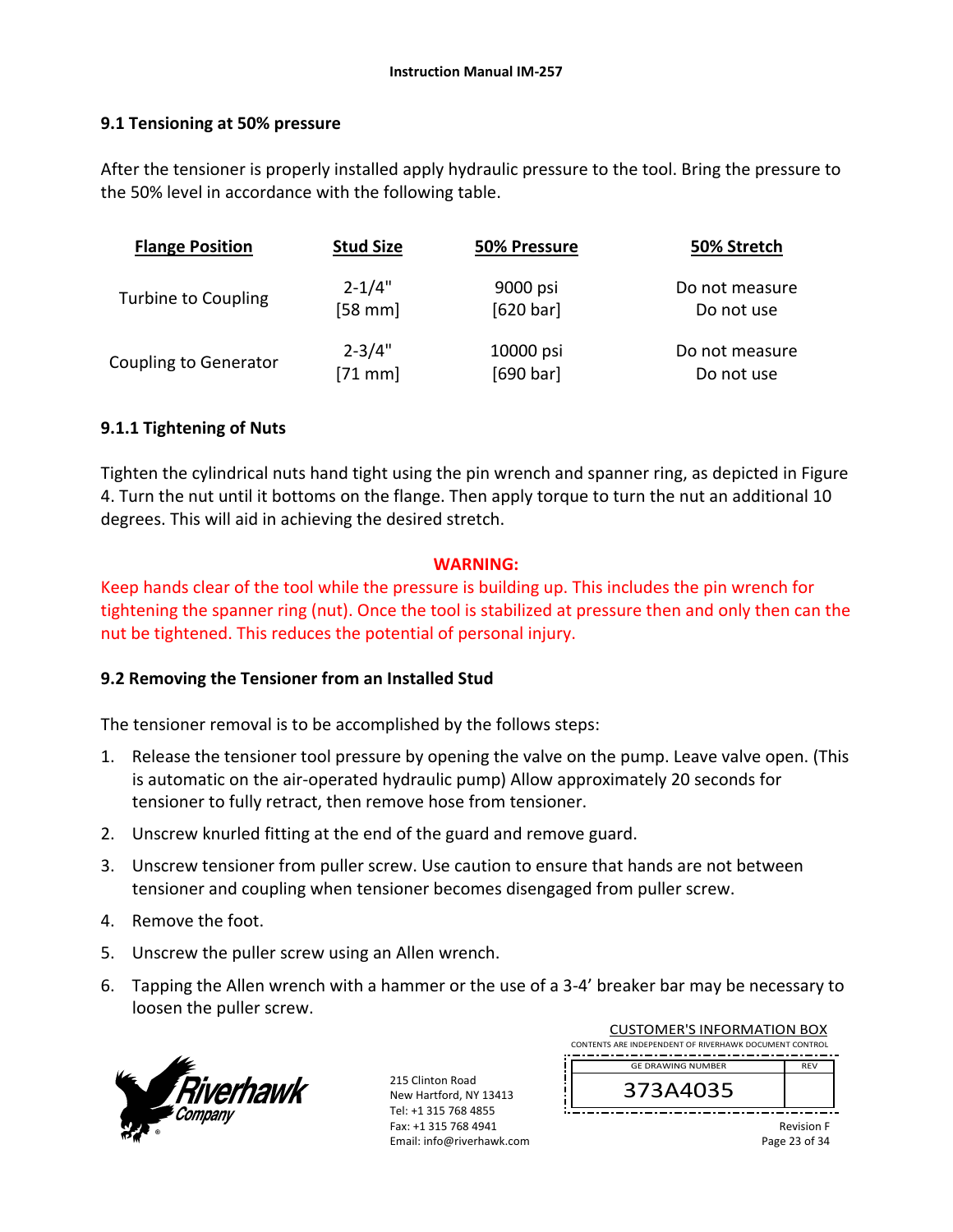- 7. Remove the spanner ring from nut.
- 8. Move the tool to the next stud/nut assembly to be tensioned, following the sequence/pattern as defined on the supplied data sheets.

### **9.3 Tensioning at Final Pressure**

Repeat the pulling and tightening procedure stated above at full pressure. Measure the stud length after all of the studs have been tensioned. The final pressure and required stretch values are listed in the following table:

| <b>Flange Position</b>       | <b>Stud Size</b> | <b>Final Pressure</b> | <b>Final Stretch</b>  |
|------------------------------|------------------|-----------------------|-----------------------|
| Turbine to Coupling          | $2 - 1/4"$       | 17000 psi             | $0.017" - 0.020"$     |
|                              | $[58$ mm]        | [1170 bar]            | $[0.43$ mm - 0.51 mm] |
| <b>Coupling to Generator</b> | $2 - 3/4"$       | 18000 psi             | $0.012" - 0.014"$     |
|                              | $[71$ mm]        | [1240 bar]            | $[0.31$ mm - 0.36 mm] |

Note: Before threading the puller screw into the stud, carefully check the cleanliness of both the stud's and the puller screw's conical threads. Apply a light coat of clean turbine oil or spray lubricant to the puller screw. Do not use "Never Seize" on the conical threads. This procedure will ease assembly and assure positive mating of the threads before tightening. **DO NOT BACK OFF THE PULLER SCREW.**

### **CAUTION**

DO NOT EXCEED THE MAXIMUM PRESSURE MARKED ON THE TENSIONER. Excessive pressure can damage the stud and puller screw.

Have final stretch values approved by the supervisor responsible for the installation.

**NOTICE** 

Failure to achieve proper final stretch values will result in improperly tensioned stud.



215 Clinton Road New Hartford, NY 13413 Tel: +1 315 768 4855 Fax: +1 315 768 4941 Email: info@riverhawk.com

| <b>CUSTOMER'S INFORMATION BOX</b>                      |            |
|--------------------------------------------------------|------------|
| CONTENTS ARE INDEPENDENT OF RIVERHAWK DOCUMENT CONTROL |            |
|                                                        |            |
| <b>GE DRAWING NUMBER</b>                               | <b>RFV</b> |

373A4035

Revision F Page 24 of 34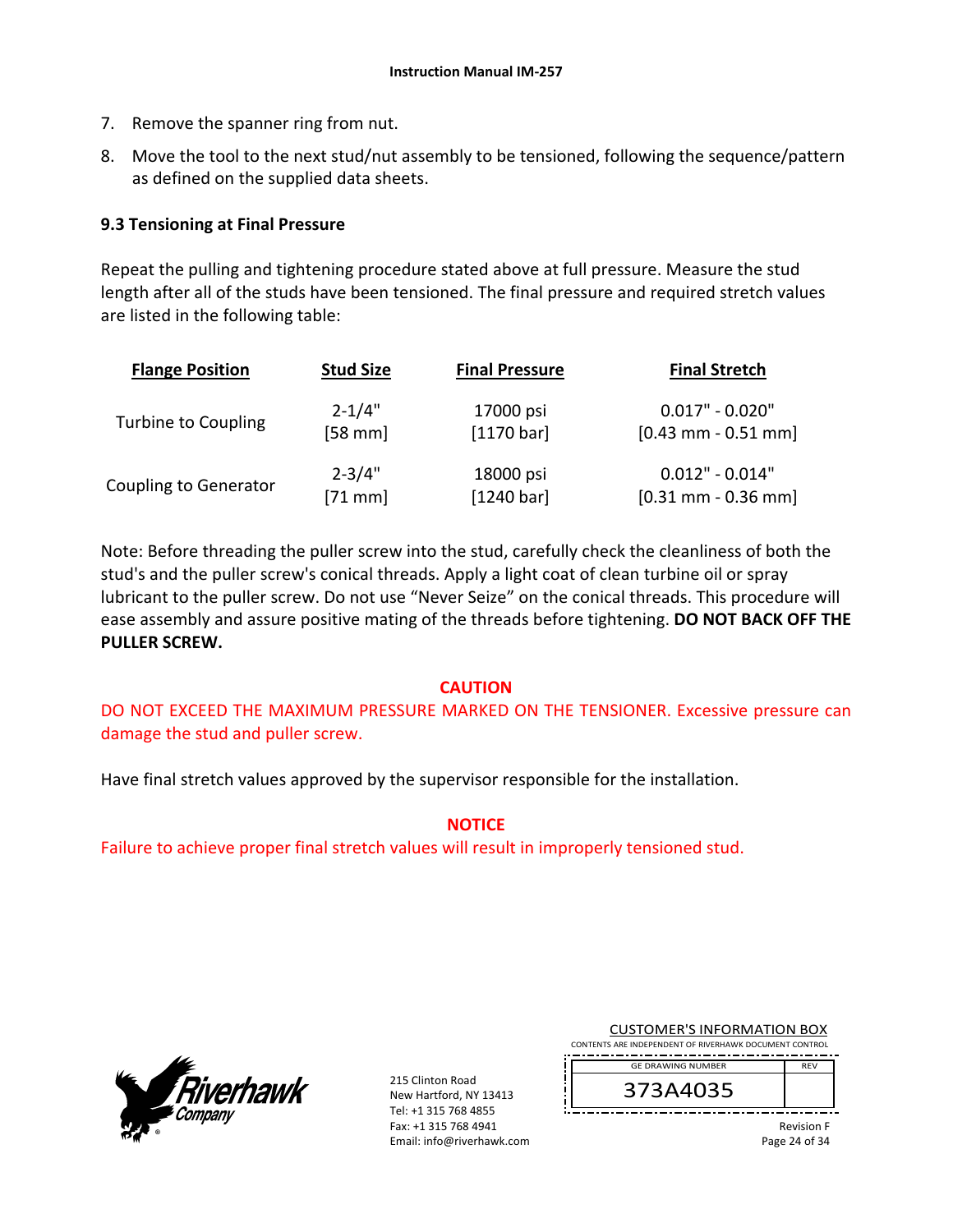### **10.0 Retensioning**

For the procedures of Section 9, excessive stretch variations or low stretch values can be corrected by removing all or selected studs. Then re-measure the studs and install to the pressure values stated in the above table. Have final stretch values approved by the supervisor responsible for the installation.

### **11.0 Thread Locking**

Set Screw 1 of 2 Spanner Ring Holes f

Once pulling and tensioning is completed all stud nuts must be locked in position.

### **Sample Picture of a Riverhawk Locknut**

Mechanical Locknuts have two set screws located in the top face, see picture. Before threading the nut onto the stud check to be certain that the set screws are free to turn. Once the nut is seated, torque the set screws to the values specified in the following table. When seated and torqued to the values specified the load created by the set screw displaces the thread of the nut in the area of the web creating the desired locking action.

| <b>Stud Size</b>       | <b>Set Screw Size</b> | <b>Torque</b>                                  |
|------------------------|-----------------------|------------------------------------------------|
| $2 - 1/4"$<br>$[58$ mm | $1/4$ "-28 UN         | 70 in Ibs - 80 in Ibs<br>$[7.9 N·m - 9.0 N·m]$ |
|                        |                       |                                                |



| <b>CUSTOMER'S INFORMATION BOX</b><br>CONTENTS ARE INDEPENDENT OF RIVERHAWK DOCUMENT CONTROL |                   |
|---------------------------------------------------------------------------------------------|-------------------|
| <b>GE DRAWING NUMBER</b>                                                                    | <b>RFV</b>        |
| 373A4035                                                                                    |                   |
|                                                                                             | <b>Revision F</b> |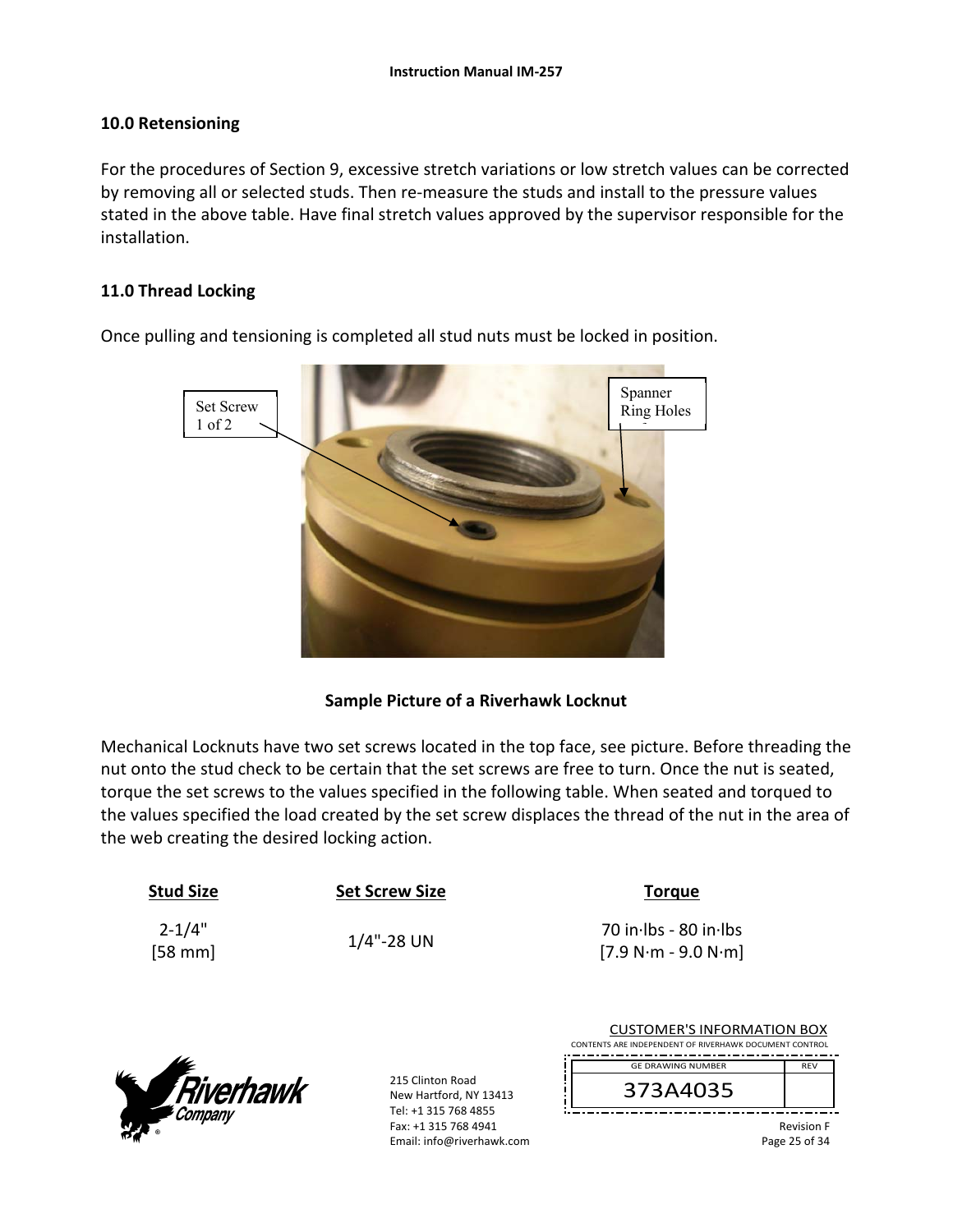| $2 - 3/4"$ | $3/8$ "-24 UN | $200$ in lbs - 250 in lbs                               |
|------------|---------------|---------------------------------------------------------|
| $[71$ mm]  |               | $[22.6 \text{ N} \cdot \text{m}$ - 28.2 N $\cdot$ m $]$ |

#### **12.0 Stud/Nut removal**

Begin by checking the stick-out dimension of the installed studs. If the stick-dimensions are wrong, contact Riverhawk for assistance.

Sections 12.1 and 12.2 respectively describe the procedures to be followed in removing nuts with the mechanical locking feature and those that have been locked with liquid locking compound.

#### **12.1 Removal of Assemblies with Mechanical Locknuts**

For those assemblies which have been locked using mechanical locknuts, removal is accomplished as follows:

- Using a wire brush, GT‐4253, and shop air clean the conical thread of the stud to remove any debris/deposits which may have accumulated during service as described in section 5.2.
- With an Allen-wrench loosen the two locking set screws but do not remove from the nut.



### **Sample Picture of the loosening of a nut's set screws**

- Install the appropriate tensioner onto the stud as described in Section 8.0.
- Apply the appropriate hydraulic pressure per the Table of Section 9.3.



215 Clinton Road New Hartford, NY 13413 Tel: +1 315 768 4855 Fax: +1 315 768 4941 Email: info@riverhawk.com

| <b>CUSTOMER'S INFORMATION BOX</b><br>CONTENTS ARE INDEPENDENT OF RIVERHAWK DOCUMENT CONTROL |            |
|---------------------------------------------------------------------------------------------|------------|
| <b>GE DRAWING NUMBER</b>                                                                    | <b>RFV</b> |
| 373A4035                                                                                    |            |

Revision F Page 26 of 34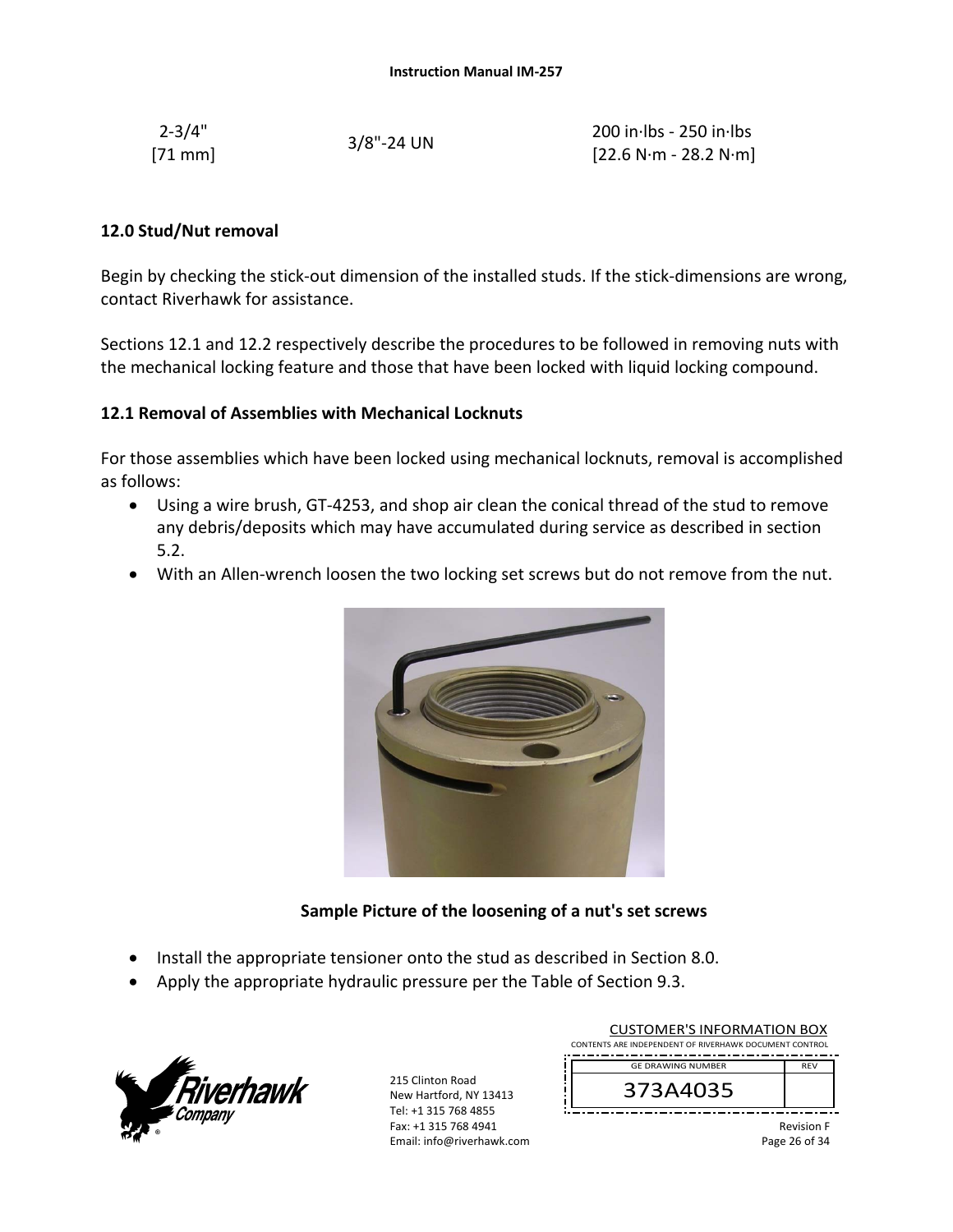Using the spanner ring and spanner/pin wrenches, loosen the nut 3/4 turn. Then release the pressure and remove the tensioner.

### **12.2.1 Removal of Assemblies with Liquid Locking Compound**

Obsolete hardware sets employed a thread‐locking compound which is visible as a grayish‐green residue.

Riverhawk Company strongly recommends replacing this type with the current hardware that has a re‐useable mechanical locking feature.

Special instructions are available from Riverhawk to remove this obsolete hardware.

### **13.0 Storage Instructions**

Follow these directions to properly store your hydraulic tensioner and hydraulic pump kit for long term storage and shipment.

If any damage is observed, contact the Riverhawk Company to schedule a maintenance inspection.

### **13.1 Hydraulic Pump Kit Storage**

Refer to the Hydraulic Pump Kit Instruction Manual, IM‐293 (GE VENDOC 373A4058). The latest revision may be obtained by contacting Riverhawk Company or thru www.riverhawk.com.

### **13.2 Hydraulic Tensioner Storage**

Check the tensioner for any damage

- 1. Clean puller screw and check for any debris and dents.
- 2. Knurled interlock fitting should be clean and free to rotate.
- 3. Inspect tensioner guard for any signs of damage. Bent guards must be replaced.
- 4. If any damage is observed, contact the Riverhawk Company to schedule a maintenance inspection.

If any damage is observed, contact the Riverhawk Company to schedule a maintenance inspection.

Place protective plastic cap into the hydraulic port.



215 Clinton Road New Hartford, NY 13413 Tel: +1 315 768 4855 Fax: +1 315 768 4941 Email: info@riverhawk.com

| <b>CUSTOMER'S INFORMATION BOX</b>                      |            |  |
|--------------------------------------------------------|------------|--|
| CONTENTS ARE INDEPENDENT OF RIVERHAWK DOCUMENT CONTROL |            |  |
| <b>GE DRAWING NUMBER</b>                               | <b>RFV</b> |  |
| 373A4035                                               |            |  |

Revision F Page 27 of 34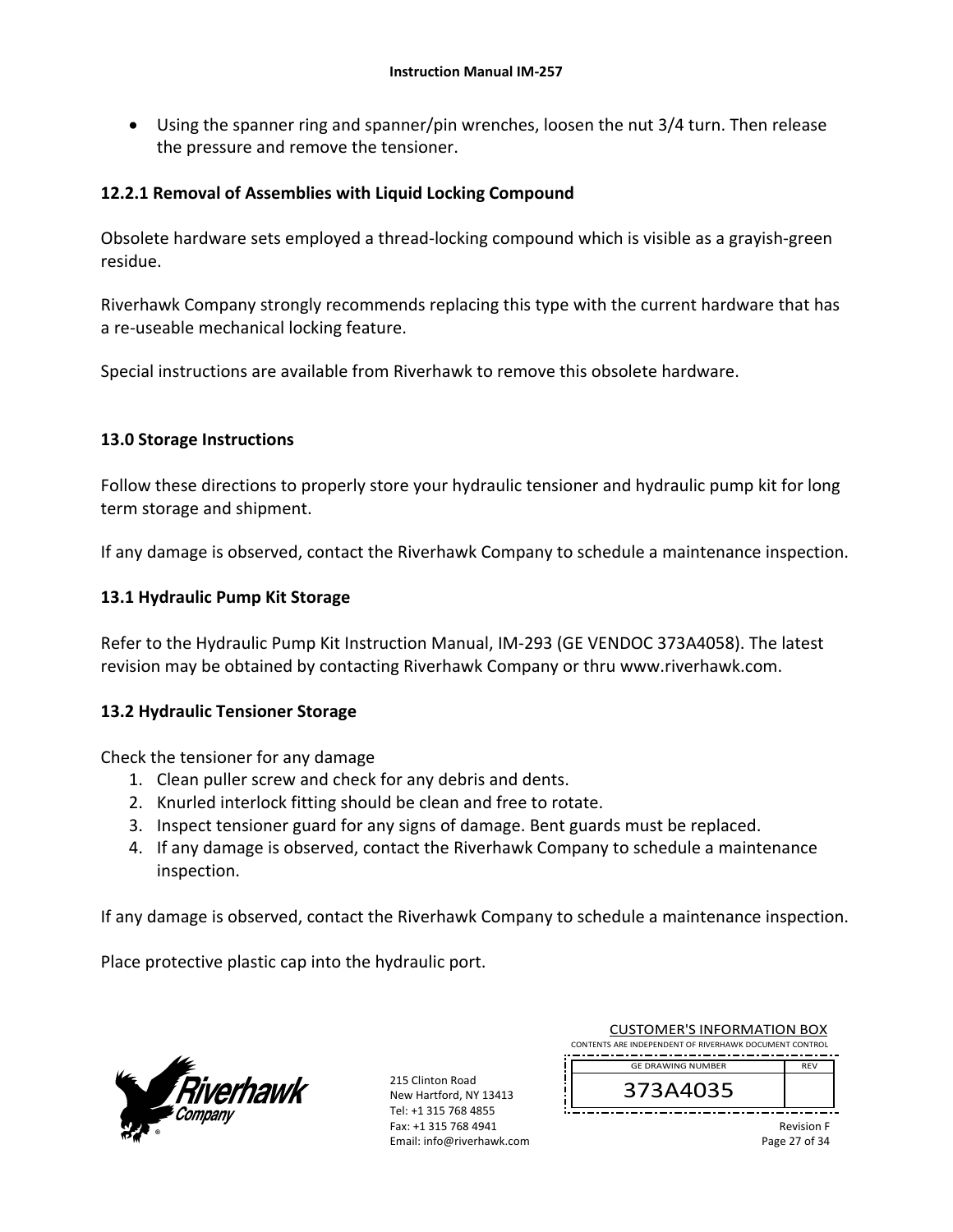Coat the hydraulic tensioner and foot with a light coat of oil and place the tensioner into the original shipping container.

### **13.3 Store shipping container**

Secure the hydraulic pump and hydraulic tensioner into the original shipping containers using the supplied wood braces.

Seal the original shipping container and store under shelter and protected from moisture, sand, and grit.

### **14.0 Frequently Asked Questions**

This section contains some frequently asked questions and problems. If the steps listed here do not solve your problem, contact the Riverhawk Company thru our website, email, or phone call.

- **Q:**  A tensioner has pulled itself out of the stud's conical threads. Can I continue using a tensioner on this stud?
- **A:**  No. Both the tensioner and the stud may have been damaged and must be removed from the work area. If the stud is tensioned, a Nut Buster repair kit, from Riverhawk, must be used to remove the damaged stud by drilling out the nut. Leaving a damaged stud in place will lead to a safety hazard on future outages.

Riverhawk can supply a replacement stud and nut based on the initial weight certification supplied with the hardware set (see section 4.2). The damaged tensioner should also be returned to Riverhawk for inspection and repair.

If a stud must be left in place, paint the damaged stud with a generous amount of indelible, bright‐colored paint. Notify the appropriate GE Safety and Service personnel. Note the location of the damaged stud in the services notes for the machine.



215 Clinton Road New Hartford, NY 13413 Tel: +1 315 768 4855 Fax: +1 315 768 4941 Email: info@riverhawk.com

| <b>CUSTOMER'S INFORMATION BOX</b><br>CONTENTS ARE INDEPENDENT OF RIVERHAWK DOCUMENT CONTROL |            |
|---------------------------------------------------------------------------------------------|------------|
|                                                                                             |            |
|                                                                                             | <b>RFV</b> |
| <b>GE DRAWING NUMBER</b>                                                                    |            |

373A4035

Revision F Page 28 of 34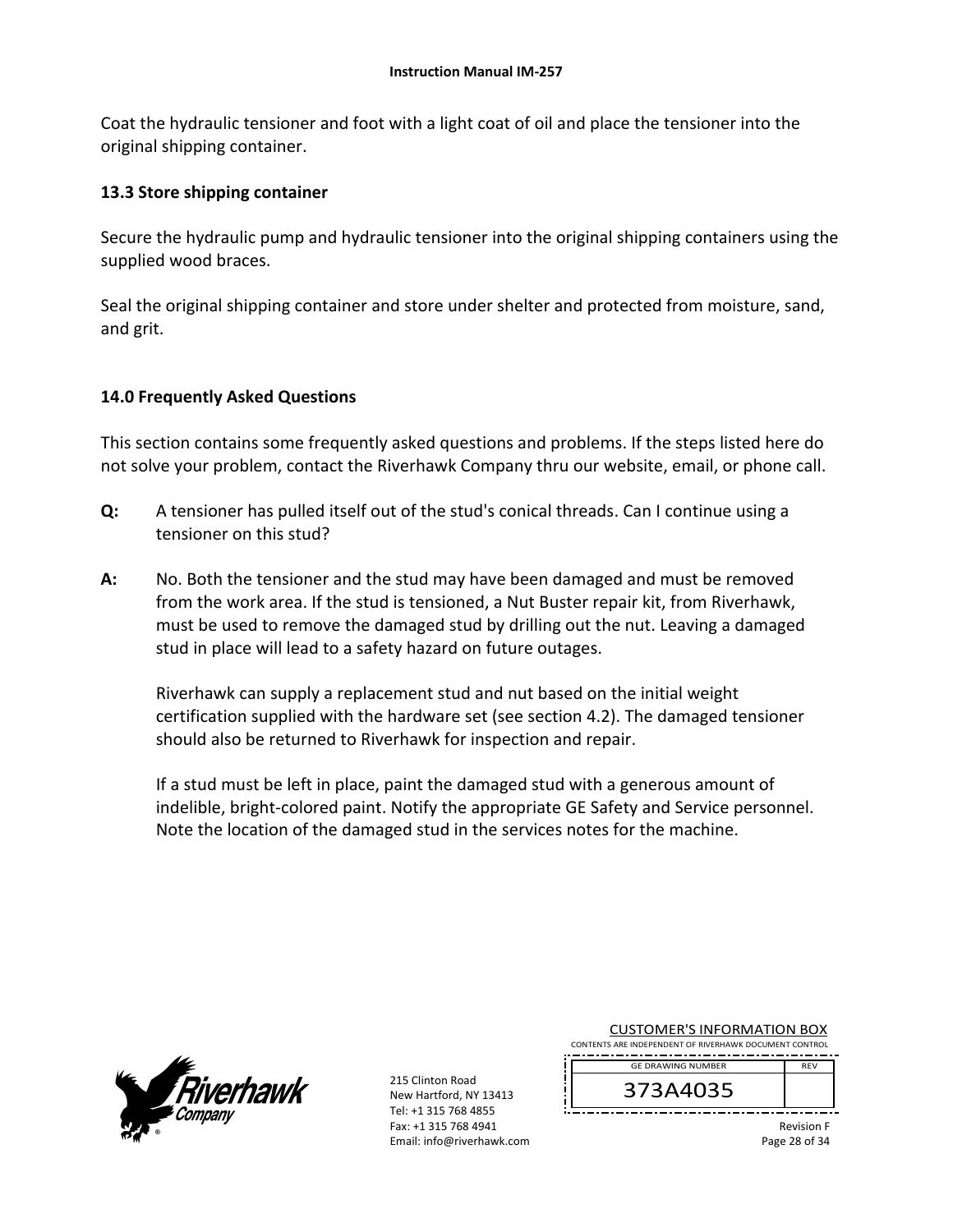**Q:**  The hydraulic tensioner has been taken up to its final pressure. The final stretch length is short of the final stretch target. What is the next step?

**A:**  Do not increase the hydraulic pressure. Check if the hydraulic pump is set to the right pressure. Install the tensioner and re‐pressurize the tensioner to the final pressure then recheck the stretch measurement. If the stretch value is still short, remove the stud from the hole and re-measure the stud's initial length then try to install the stud again.

**Q:**  The hydraulic tensioner has been taken up to its final pressure. The final stretch length is larger than the final stretch target. What is the next step?

Remove the stud from the bolt hole. Check if the hydraulic pump is set to the right pressure. Re‐measure the stud's initial length then try to install the stud again.

**Q:**  The tensioner is at its final pressure, but the nut cannot be loosened.

**A:**  If the nuts cannot be loosened at the final pressure, continually increasing the pressure will not help and can be dangerous and in some cases make it harder to remove the nut. Check the nut to see if its set screws have been loosened. Check for and remove any corrosion around the nut's threads.

- **Q:**  How do I clean the conical threads on a stud?
- **A:**  The conical threads are best cleaned using a spiral wound brass brush in a drill as described in section 5.2. For detailed description refer to Instruction Manual IM‐220.
- **Q:**  During the initial steps of removing a tensioned stud, the stick‐out length is found to be wrong.
- **A:**  Do not proceed. Refer to Instruction Manual IM‐226 or contact Riverhawk for assistance. With the wrong stick‐out length, the hydraulic tensioner has a limited stroke and may not work properly and can be damaged.



**A:** 

215 Clinton Road New Hartford, NY 13413 Tel: +1 315 768 4855 Fax: +1 315 768 4941 Email: info@riverhawk.com

| <b>CUSTOMER'S INFORMATION BOX</b> |                                                        |            |
|-----------------------------------|--------------------------------------------------------|------------|
|                                   | CONTENTS ARE INDEPENDENT OF RIVERHAWK DOCUMENT CONTROL |            |
|                                   | <b>GE DRAWING NUMBER</b>                               | <b>RFV</b> |
|                                   | 373A4035                                               |            |

Revision F Page 29 of 34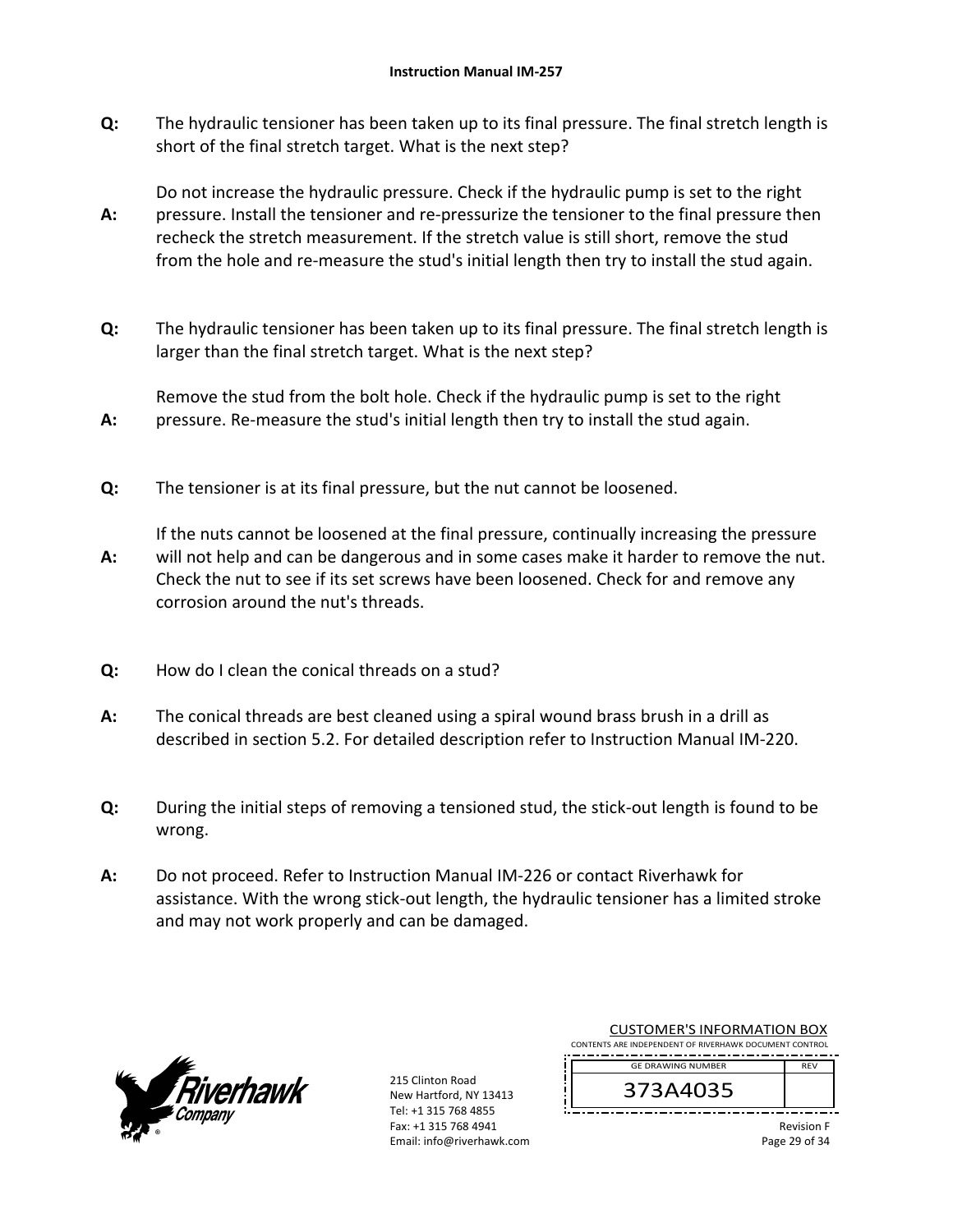- **Q:**  The hydraulic pump appears to be leaking.
- **A:**  Check the hose connection to the hydraulic pump. If the 1/4" high pressure fitting is not assembled correctly as shown in section 7.2, it may look like the pump is leaking. If the problem continues, it may be necessary to open the pump kit. Contact Riverhawk for guidance.
- **Q:**  The hydraulic hose has a collar on it that can't be moved by hand

**A:**  The hydraulic fitting is shown in section 7.2. The collar is sometimes held in place with a thread locking compound. This prevents the collar from moving too easily. It may be necessary to adjust this collar with a set of vise‐grip pliers. Be careful to not strip the threads off the tube or hose end.

| Revision<br>Letter | <b>Effective Date</b> | Description                                                                                                              |
|--------------------|-----------------------|--------------------------------------------------------------------------------------------------------------------------|
| F                  | Jan 26, 2022          | Updated EC Declaration of Conformity; Added UKCA<br>Declaration of Conformity; previous Appendix A becomes<br>section 14 |
| E                  | Sep 26, 2016          | Added HT-7591 to section 4.5                                                                                             |
| D                  | Jan 15, 2015          | Updated sections 1.0 and 4.3.                                                                                            |
| C                  | Mar 17, 2012          | Revised section 2.0 tables, Updated title page to reflect<br>all parts that can be used with installation tooling.       |
| B                  | Feb 15, 2012          | Misc. updates including spelling and terminology<br>clarifications                                                       |
| A                  | Dec 14, 2011          | Added GE 101T3628 references to title page and to<br>section 2.0                                                         |
|                    | Jul 19, 2011          | Released                                                                                                                 |



|  | <b>CUSTOMER'S INFORMATION BOX</b><br>CONTENTS ARE INDEPENDENT OF RIVERHAWK DOCUMENT CONTROL |     |  |  |
|--|---------------------------------------------------------------------------------------------|-----|--|--|
|  | <b>GE DRAWING NUMBER</b>                                                                    | RFV |  |  |
|  |                                                                                             |     |  |  |
|  |                                                                                             |     |  |  |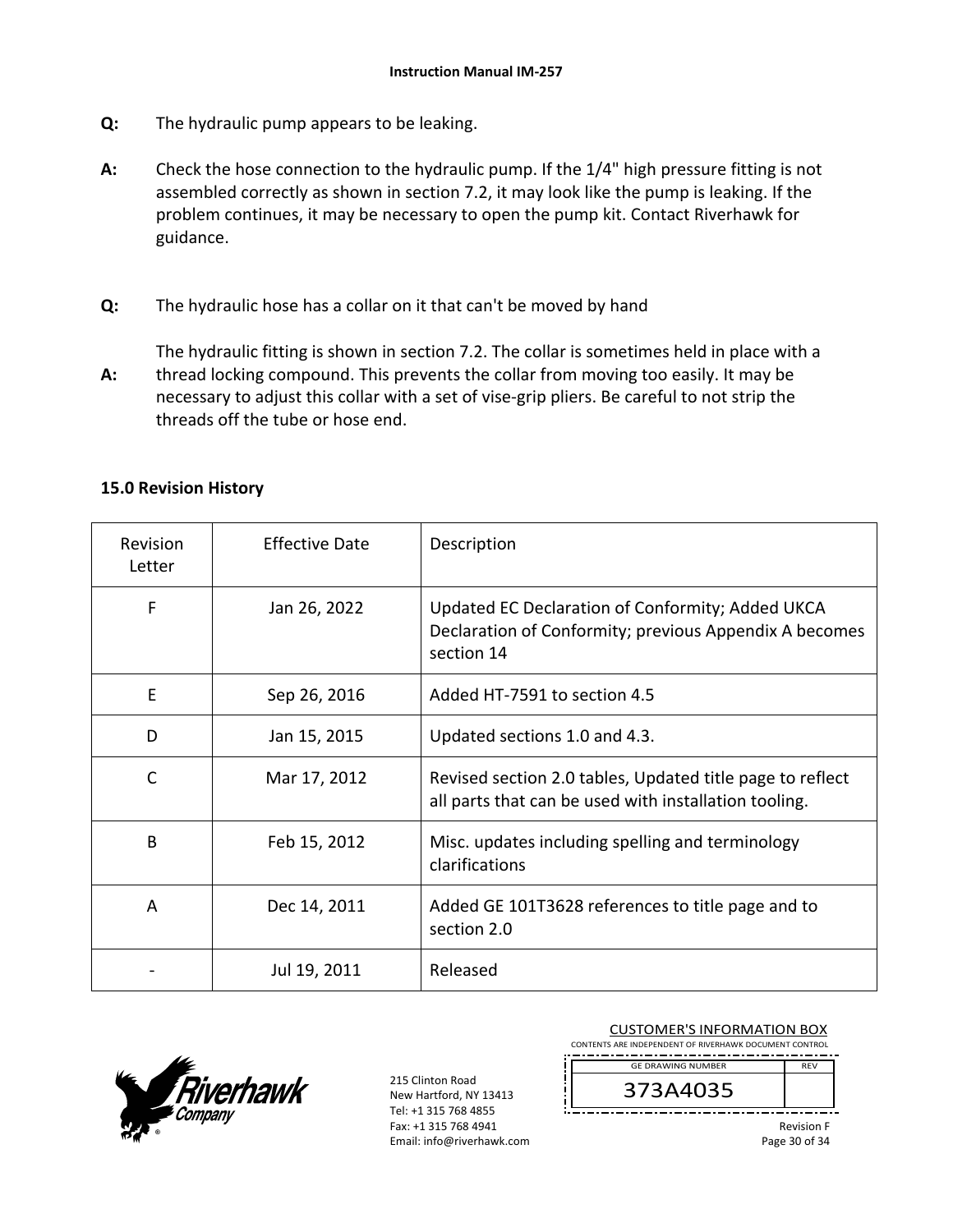### **Appendix A1**

## **EC Declaration of Conformity**

| Manufacturer: | Riverhawk Company           |
|---------------|-----------------------------|
| Address:      | 215 Clinton Road            |
|               | New Hartford, NY 13413, USA |

The hydraulic pump and bolt tensioning tool described in this manual are used for installing and applying tension to large bolts that are specifically designed by Riverhawk Company to be tensioned hydraulically.

All applicable sections of European Directive 2006/42/EC for machinery have been applied and fulfilled in the design and manufacture of the hydraulic pump and bolt tensioning tool described in this manual. Reference also ISO 12100:2010, ISO 4413:2010, and ISO 4414:2010.

Furthermore, this equipment has been manufactured under the Riverhawk quality system per EN ISO 9001:2015

Consult the Declaration of Conformance included with the shipment of this equipment that identifies the authorized Riverhawk representative, applicable serial numbers, and appropriate signature.



215 Clinton Road New Hartford, NY 13413 Tel: +1 315 768 4855 Fax: +1 315 768 4941 Email: info@riverhawk.com

| <b>CUSTOMER'S INFORMATION BOX</b>                    |  |  |  |
|------------------------------------------------------|--|--|--|
| TENTS ARE INDERENDENT OF BIVERHAMIK DOCUMENT CONTROL |  |  |  |

CONTENTS ARE INDEPENDENT OF RIVERHAWK DOCUMENT CONTROL REV GE DRAWING NUMBER

373A4035

Revision F Page 31 of 34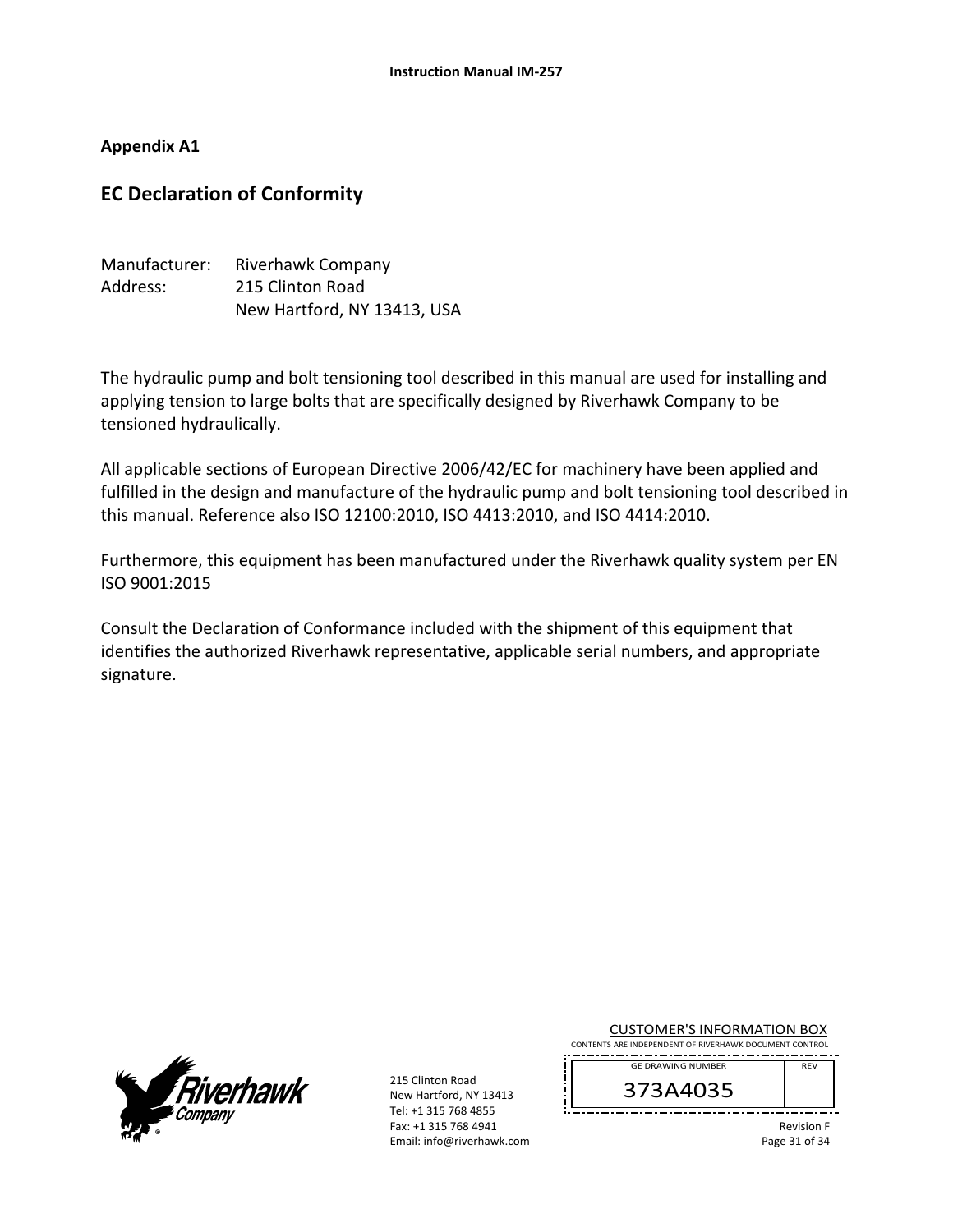#### **Appendix A2**

### **UKCA Declaration of Conformity**

| Manufacturer: | Riverhawk Company           |
|---------------|-----------------------------|
| Address:      | 215 Clinton Road            |
|               | New Hartford, NY 13413, USA |

The hydraulic pump and bolt tensioning tool described in this manual are used for installing and applying tension to large bolts that are specifically designed by Riverhawk Company to be tensioned hydraulically.

All applicable sections of Supply of Machinery (Safety) 2008 have been applied and fulfilled in the design and manufacture of the hydraulic pump and bolt tensioning tool described in this manual. Reference also ISO 12100:2010, ISO 4413:2010, and ISO 4414:2010.

Furthermore, this equipment has been manufactured under the Riverhawk quality system per EN ISO 9001:2015

Consult the Declaration of Conformance included with the shipment of this equipment that identifies the authorized Riverhawk representative, applicable serial numbers, and appropriate signature.



215 Clinton Road New Hartford, NY 13413 Tel: +1 315 768 4855 Fax: +1 315 768 4941 Email: info@riverhawk.com

| <b>CUSTOMER'S INFORMATION BOX</b>                      |  |  |
|--------------------------------------------------------|--|--|
| CONTENTS ARE INDEPENDENT OF RIVERHAWK DOCUMENT CONTROL |  |  |

REV GE DRAWING NUMBER

373A4035

Revision F Page 32 of 34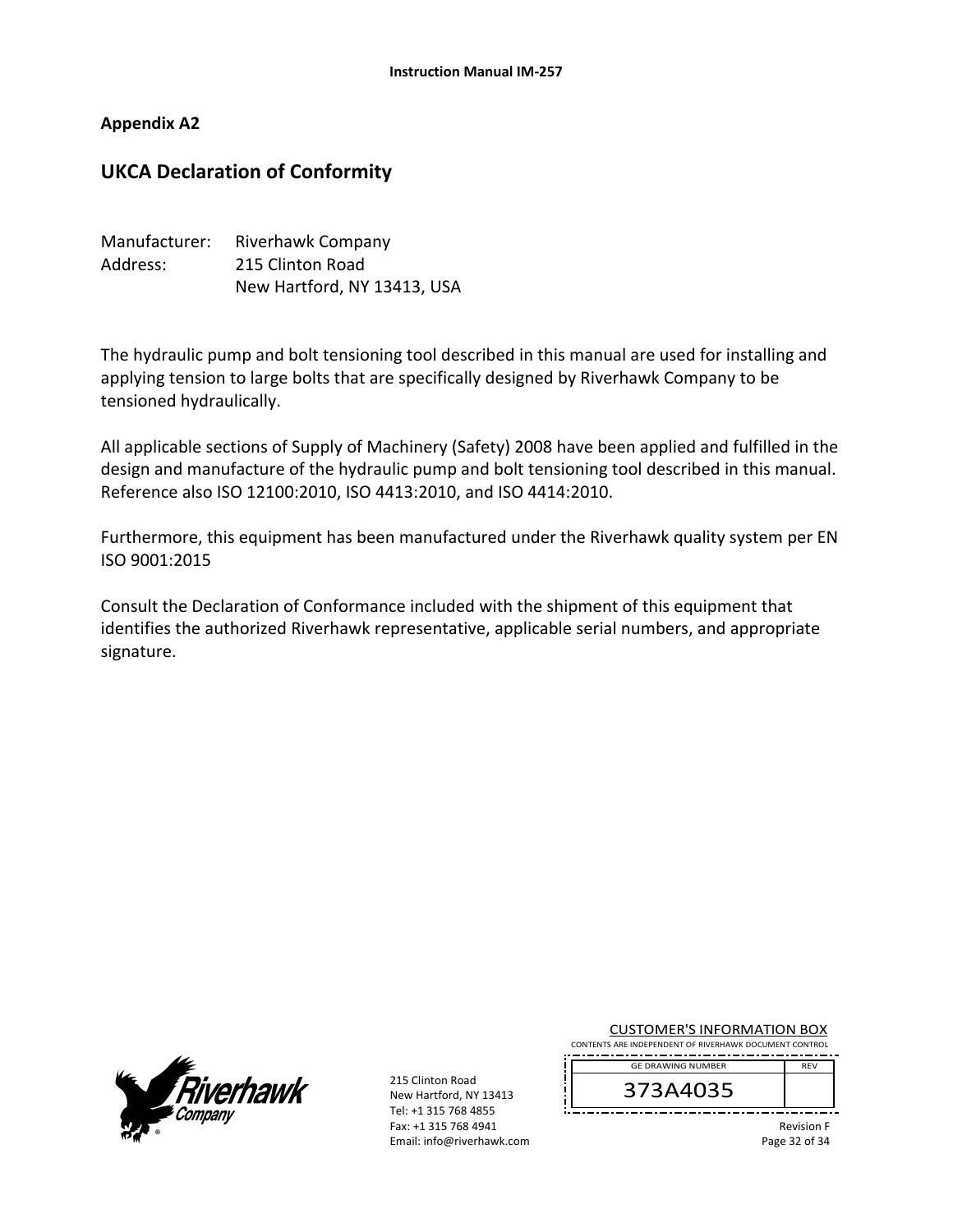## **Appendix B1**

STRETCH RECORD SHEET FOR THE TURBINE END

TURBINE NUMBER:

DATE:

TECHNICIAN:

#### SUPERVISOR:



| HOLE NUMBER      | STARTING LENGTH | <b>FINAL LENGTH</b> | <b>FINAL STRETCH</b> |
|------------------|-----------------|---------------------|----------------------|
| $\mathbf 1$      |                 |                     |                      |
| $10\,$           |                 |                     |                      |
| $\mathbf 2$      |                 |                     |                      |
| ${\bf 11}$       |                 |                     |                      |
| $\mathsf{3}$     |                 |                     |                      |
| $12\,$           |                 |                     |                      |
| $\pmb{4}$        |                 |                     |                      |
| $13\,$           |                 |                     |                      |
| $\mathsf S$      |                 |                     |                      |
| $14\,$           |                 |                     |                      |
| $\boldsymbol{6}$ |                 |                     |                      |
| $15\,$           |                 |                     |                      |
| $\overline{7}$   |                 |                     |                      |
| ${\bf 16}$       |                 |                     |                      |
| $\bf 8$          |                 |                     |                      |
| $17\,$           |                 |                     |                      |
| $\mathsf 9$      |                 |                     |                      |
| $18\,$           |                 |                     |                      |



215 Clinton Road New Hartford, NY 13413 Tel: +1 315 768 4855 Fax: +1 315 768 4941 Email: info@riverhawk.com

#### CUSTOMER'S INFORMATION BOX

CONTENTS ARE INDEPENDENT OF RIVERHAWK DOCUMENT CONTROL REV GE DRAWING NUMBER

373A4035

Revision F

Page 33 of 34